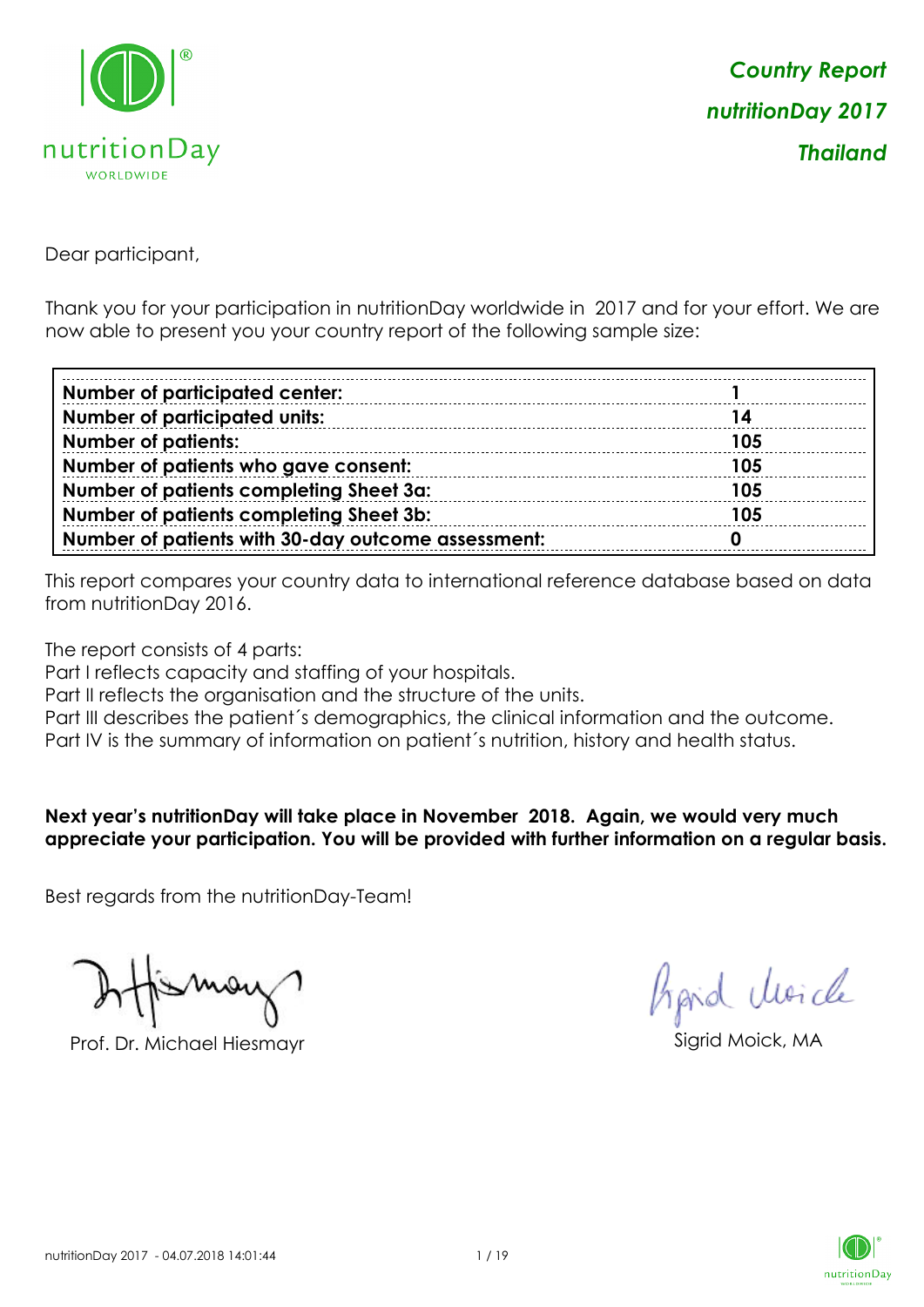## *I. Hospital capacity and staffing ("Hospital sheet")*

|                                                                                    | <b>YOUR RESULTS</b> | <b>REFERENCE RESULTS</b> |
|------------------------------------------------------------------------------------|---------------------|--------------------------|
| 1. Total number of beds in hospital                                                | 2110 [2110-2110]    | 290 [162-548]            |
|                                                                                    |                     |                          |
| 2. Total number of admissions in the hospital last year 83039 [83039-83039]        |                     | 16544 [7529-35485]       |
|                                                                                    |                     |                          |
| 3. Total number of staff in the hospital                                           |                     |                          |
| <b>Total medical doctors</b>                                                       | 1441 [1441-1441]    | 161 [64-352]             |
| <b>Medical specialists</b>                                                         |                     | 108 [42-202]             |
| Medical non-specialists                                                            | ۰                   | 33 [11-78]               |
| <b>Nurses</b>                                                                      | $\overline{a}$      | 347 [123-753]            |
| <b>Dieticians</b>                                                                  | 30 [30-30]          | $4[2-8]$                 |
| <b>Nutritionists</b>                                                               |                     | $1[0-4]$                 |
| Pharmacists                                                                        |                     | 6 [3-17]                 |
| Kitchen staff                                                                      | 20 [20-20]          | 29 [13-53]               |
|                                                                                    |                     |                          |
| <b>Full time equivalent</b>                                                        |                     |                          |
| <b>Total medical doctors</b>                                                       | 1441 [1441-1441]    | 119 [53-333]             |
| <b>Medical specialists</b>                                                         |                     | 88 [43-204]              |
| Medical non-specialists                                                            |                     | 31 [10-79]               |
| <b>Nurses</b>                                                                      |                     | 309 [119-725]            |
| <b>Dieticians</b>                                                                  | 30 [30-30]          | $4[2-7]$                 |
| <b>Nutritionists</b>                                                               |                     | $1[0-3]$                 |
| Pharmacists                                                                        |                     | $5[3-15]$                |
| Kitchen staff                                                                      | 20 [20-20]          | 22 [13-46]               |
|                                                                                    |                     |                          |
| 4. Does the hospital have a nutrition care strategy?                               | Yes                 | 203 (77.5%) Yes          |
|                                                                                    |                     |                          |
| 5. Which nutrition-related standards or routine activities exist in your hospital? |                     |                          |
| Nutrition training is available                                                    | Yes                 | 170 (64.9%) Yes          |
| Nutrition steering committee is available                                          | <b>Yes</b>          | 151 (57.6%) Yes          |
| Quality indicators are recorded and reported to national<br>or regional level      |                     | 105 (40.1%) Yes          |
| Quality indicators are used for internal benchmarking                              |                     | 134 (51.1%) Yes          |
| Patient feedback about food and food service is collected<br>using a questionnaire | Yes                 | 184 (70.2%) Yes          |
| None                                                                               | ۰                   | 17 (6.5%) Yes            |
| No answer given                                                                    |                     |                          |

### **6. Which codes are available /routinely used in your hospital for billing and reimbursement purposes?**

| <b>Codes available</b>     |     |                 |
|----------------------------|-----|-----------------|
| <b>Nutrition Support</b>   | Yes | 121 (46.2%) Yes |
| Oral nutrition supplements | ۰.  | 99 (37.8%) Yes  |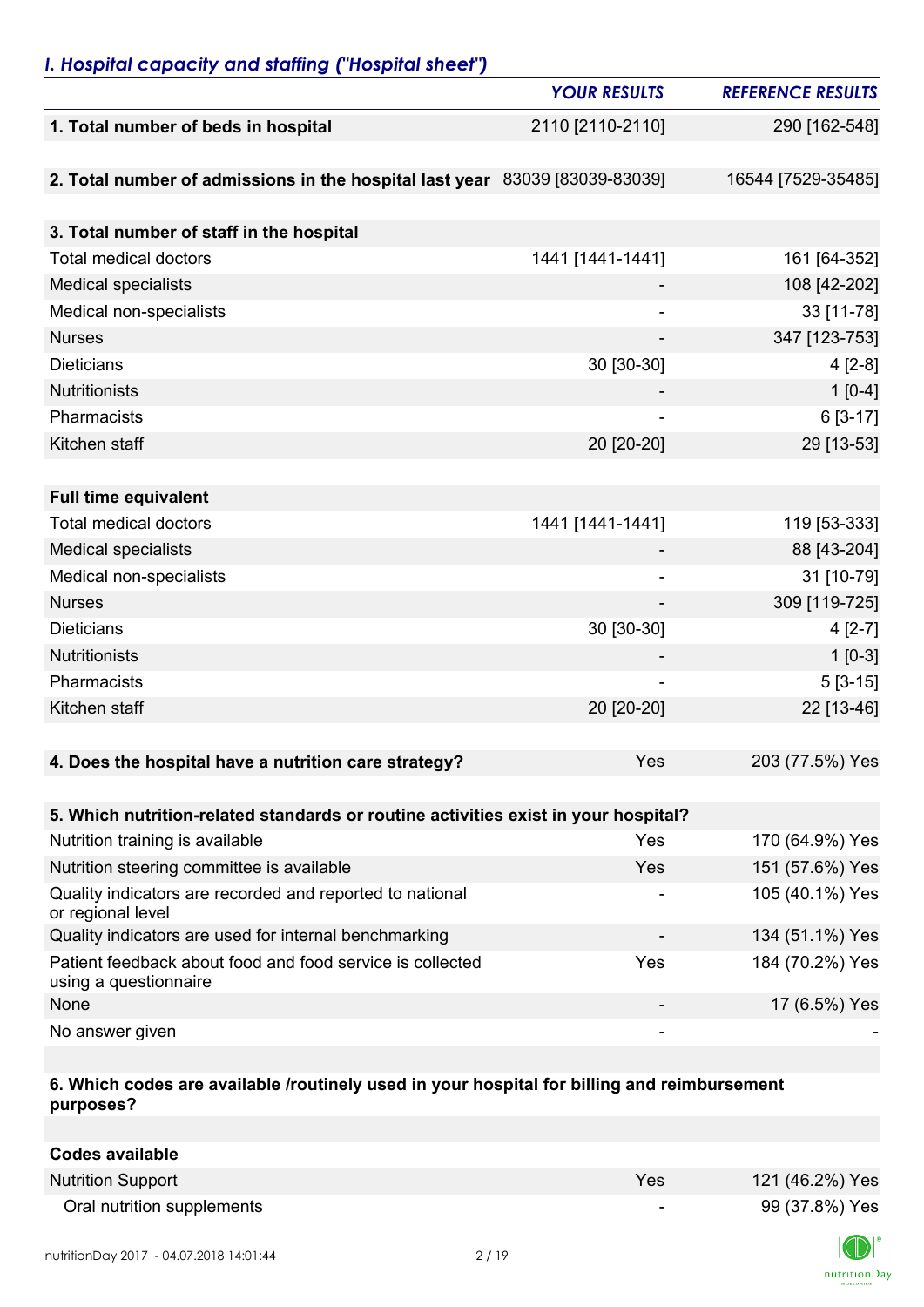| Parenteral nutrition                                      | Yes                      | 139 (53.1%) Yes |
|-----------------------------------------------------------|--------------------------|-----------------|
| <b>Enteral nutrition</b>                                  | Yes                      | 119 (45.4%) Yes |
| Dietary counseling                                        |                          | 86 (32.8%) Yes  |
| Specific dietary interventions                            |                          | 70 (26.7%) Yes  |
| Screening for malnutrition                                |                          | 61 (23.3%) Yes  |
| <b>Risk of malnutrition</b>                               | $\overline{\phantom{a}}$ | 63 (24.0%) Yes  |
| Malnutrition (in general)                                 | Yes                      | 118 (45.0%) Yes |
| Severity of malnutrition (i.e. mild, moderate, severe)    | Yes                      | 114 (43.5%) Yes |
| No information available from billing/finance/controlling |                          | 39 (14.9%) Yes  |
| No answer given                                           |                          | 21 (8.0%)       |
|                                                           |                          |                 |
| <b>Codes routinely used</b>                               |                          |                 |
| <b>Nutrition Support</b>                                  | Yes                      | 100 (38.2%) Yes |
| Oral nutrition supplements                                | $\overline{\phantom{a}}$ | 82 (31.3%) Yes  |
| Parenteral nutrition                                      | Yes                      | 123 (46.9%) Yes |
| <b>Enteral nutrition</b>                                  | Yes                      | 103 (39.3%) Yes |
| Dietary counseling                                        |                          | 68 (26.0%) Yes  |
| Specific dietary interventions                            |                          | 59 (22.5%) Yes  |
| Screening for malnutrition                                |                          | 48 (18.3%) Yes  |
| <b>Risk of malnutrition</b>                               |                          | 44 (16.8%) Yes  |
| Malnutrition (in general)                                 | Yes                      | 98 (37.4%) Yes  |
| Severity of malnutrition (i.e. mild, moderate, severe)    | Yes                      | 98 (37.4%) Yes  |
| No information available from billing/finance/controlling |                          | 46 (17.6%) Yes  |
| No answer given                                           |                          | 31 (1.5%)       |

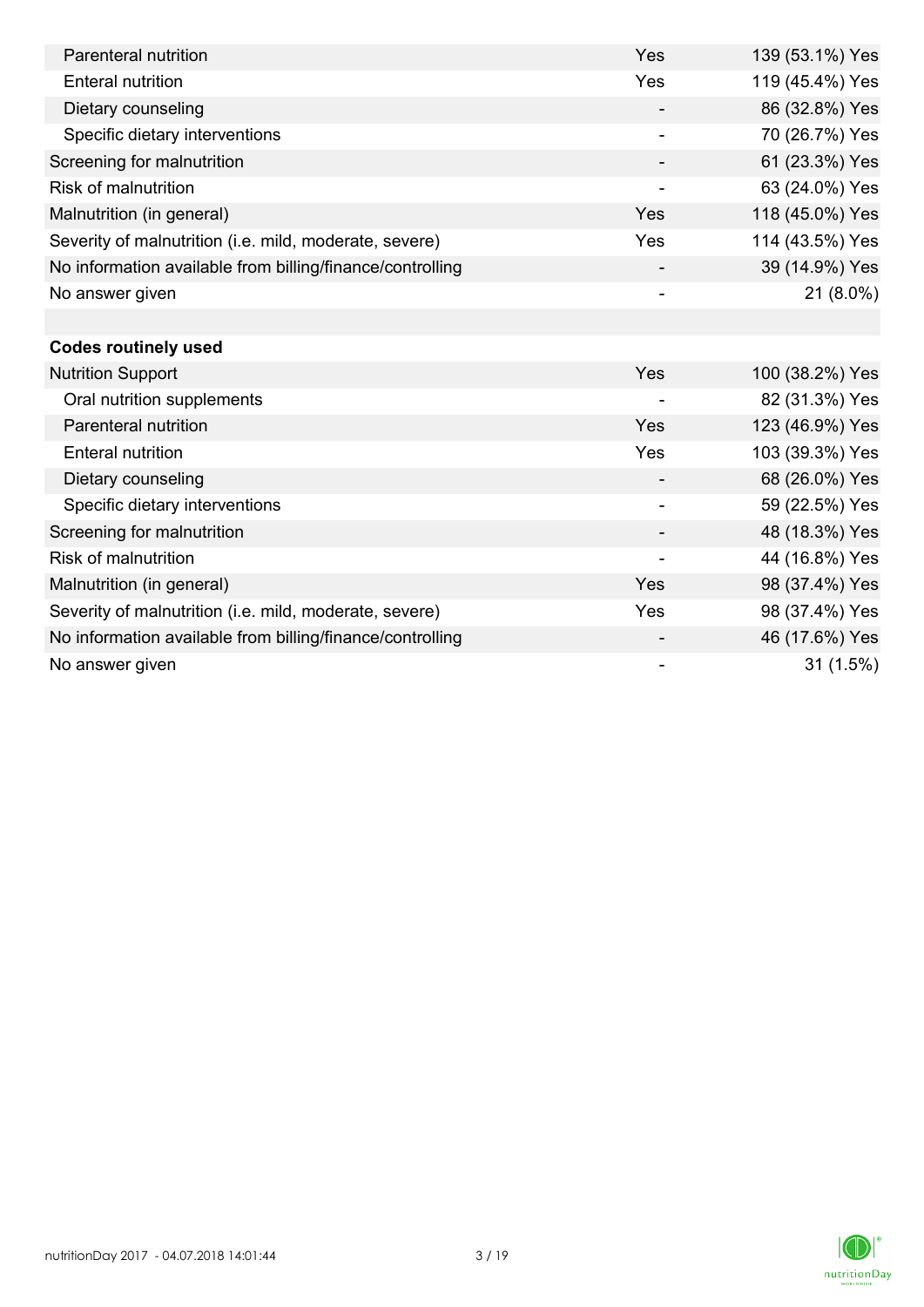# *II. Unit organisation and structures ("Sheet 1a/1b")*

|                                                                       | <b>YOUR RESULTS</b>      | <b>REFERENCE RESULTS</b> |
|-----------------------------------------------------------------------|--------------------------|--------------------------|
|                                                                       |                          |                          |
| Internal Medicine / General                                           | $9(64.3\%)$              | 20.2%                    |
| Internal Medicine / Cardiology                                        |                          | 5.5%                     |
| Internal Medicine / Gastroenterology & hepatology                     |                          | 6.5%                     |
| Internal Medicine / Geriatrics                                        |                          | 8.2%                     |
| Internal Medicine / Infectious diseases                               | $\overline{\phantom{a}}$ | 1.1%                     |
| Internal Medicine / Nephrology                                        | ٠                        | 1.1%                     |
| Internal Medicine / Oncology (incl. radiotherapy)                     | 2(14.3%)                 | 7.6%                     |
| Interdisciplinary                                                     |                          | 4.4%                     |
| Long term care                                                        |                          | 2.1%                     |
| Neurology                                                             |                          | 2.9%                     |
| Surgery / General                                                     | $3(21.4\%)$              | 17.3%                    |
| Surgery/ Cardiac/Vascular/Thoracic                                    |                          | 1.5%                     |
| Surgery / Neurosurgery                                                | ٠                        | 1.1%                     |
| Surgery / Orthopedic                                                  |                          | 4.2%                     |
| Trauma                                                                |                          | 1.5%                     |
| Ear Nose Throat (ENT)                                                 |                          | 1.5%                     |
| Gynecology / Obstetrics                                               | $\overline{\phantom{a}}$ | 2.1%                     |
| Pediatrics                                                            |                          | 0.0%                     |
| Psychiatry                                                            | ٠                        | 0.6%                     |
| <b>Others</b>                                                         |                          | 10.7%                    |
|                                                                       |                          |                          |
| 2. Number of registered inpatients at noon                            | 17 [16-19]               | 25 [18-34]               |
|                                                                       |                          |                          |
| 3. Total bed capacity of the unit                                     | 20 [18-20]               | 31 [25-44]               |
|                                                                       |                          |                          |
| 4. Number of each type of staff in the unit for TODAY's morning shift |                          |                          |
|                                                                       |                          |                          |
| <b>Fully trained</b>                                                  |                          |                          |
| <b>Medical doctors</b>                                                | $1[1-2]$                 | $4[2-8]$                 |
| <b>Nurses</b>                                                         | $7[5-7]$                 | $5[4-8]$                 |
| Nursing aides                                                         | $5[4-5]$                 | $2[1-4]$                 |
| <b>Dieticians</b>                                                     | $0 [0-0]$                | $1[0-1]$                 |
| <b>Nutritionists</b>                                                  | $0 [0-0]$                | $0 [0-1]$                |
| Administrative staff                                                  | $1[1-1]$                 | $1[0-2]$                 |
| Other staff involved in patient care                                  | $0 [0-2]$                | $1[0-3]$                 |
|                                                                       |                          |                          |
| In training                                                           |                          |                          |
| <b>Medical doctors</b>                                                | $3[3-7]$                 | $1 [0-3]$                |
| <b>Medical students</b>                                               | $5[2-5]$                 | $0 [0-2]$                |
| <b>Nurses</b>                                                         | $0 [0-0]$                | $1[0-3]$                 |

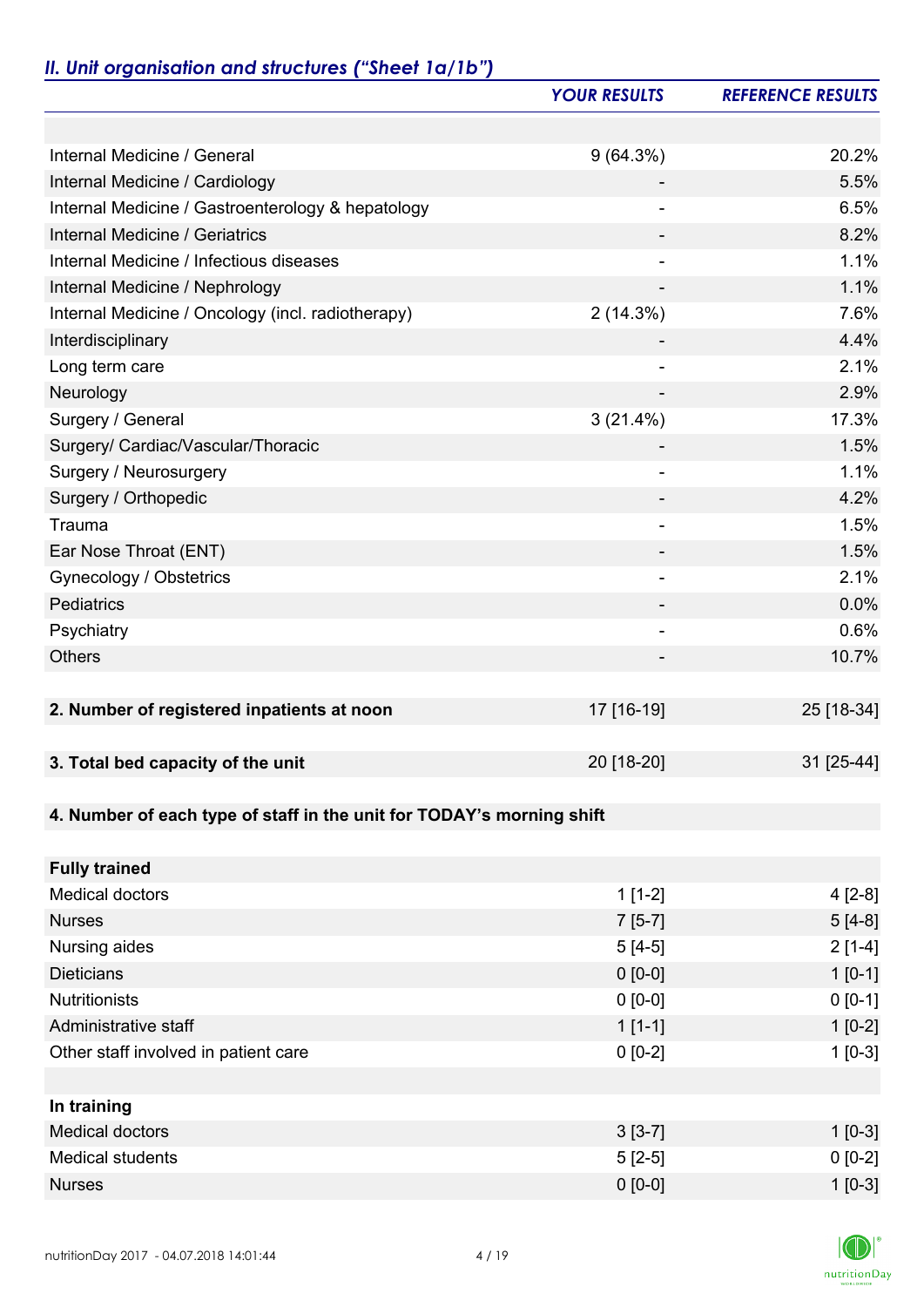| Nursing aides                                                                                       | $0 [0-2]$      | $0[0-0]$        |
|-----------------------------------------------------------------------------------------------------|----------------|-----------------|
| <b>Dieticians</b>                                                                                   | $0 [0-0]$      | $0 [0-0]$       |
| <b>Nutritionists</b>                                                                                | $0 [0-0]$      | $0 [0-0]$       |
| Other staff involved in patient care                                                                | $0 [0-0]$      | $0 [0-0]$       |
|                                                                                                     |                |                 |
| 5. Is there a nutrition support team in your hospital<br>available?                                 | 14 (100%) Yes  | 337 (74.2%) Yes |
| 6. Does the unit have a nutrition care strategy?                                                    | 12 (85.7%) Yes | 330 (72.7%) Yes |
|                                                                                                     |                |                 |
| 7. Is there a person in your unit responsible for<br>nutrition care?                                | 13 (92.9%) Yes | 331 (72.9%) Yes |
| 8. Is there a dietician, nutritionist or dietetic assistant<br>available for your unit?             | 9 (64.3%) Yes  | 410 (90.3%) Yes |
| 9. Is specific staff responsible for providing feeding<br>assistance to patients during meal times? | 11 (78.6%) Yes | 282 (62.1%) Yes |
| 10. How do you MAINLY screen/monitor patients for<br>malnutrition?                                  |                |                 |
| At admission                                                                                        |                |                 |
| No routine screening                                                                                |                | 46 (9.7%) Yes   |
| No fixed criteria                                                                                   |                | 10 (2.1%) Yes   |
| Experience / visual assessment only                                                                 |                | 43 (9.1%) Yes   |
| Weighing / BMI only                                                                                 |                | 66 (13.9%) Yes  |
| <b>Nutritional Risk Screening (NRS) 2002</b>                                                        |                | 136 (28.6%) Yes |
| Malnutrition Universal Screening Tool (MUST)                                                        |                | 29 (6.1%) Yes   |
| Malnutrition Screening tool (MST)                                                                   |                | 42 (8.8%) Yes   |
| <b>SNAQ</b>                                                                                         |                | 2 (0.42%) Yes   |
| Other formal tool                                                                                   | 14 (100%) Yes  | 77 (16.2%) Yes  |
| I do not know                                                                                       |                | 3 (0.63%) Yes   |
| Missing                                                                                             | $\overline{a}$ | $21(4.4\%)$     |
|                                                                                                     |                |                 |
| <b>During hospital stay</b>                                                                         |                |                 |
| No routine monitoring                                                                               |                | 44 (9.3%) Yes   |
| No fixed criteria                                                                                   |                | 44 (9.3%) Yes   |
| Experience / visual assessment only                                                                 |                | 90 (18.9%) Yes  |
| Weighing / BMI only                                                                                 |                | 136 (28.6%) Yes |
| Other formal tool                                                                                   | 14 (100%) Yes  | 130 (27.4%) Yes |
| I do not know                                                                                       |                | 10 (2.1%) Yes   |
| Missing                                                                                             |                | $21(4.4\%)$     |
|                                                                                                     |                |                 |
| 11a. Do you routinely use guidelines or standards for<br>nutrition care?                            | 14 (100%) Yes  | 354 (78.8%) Yes |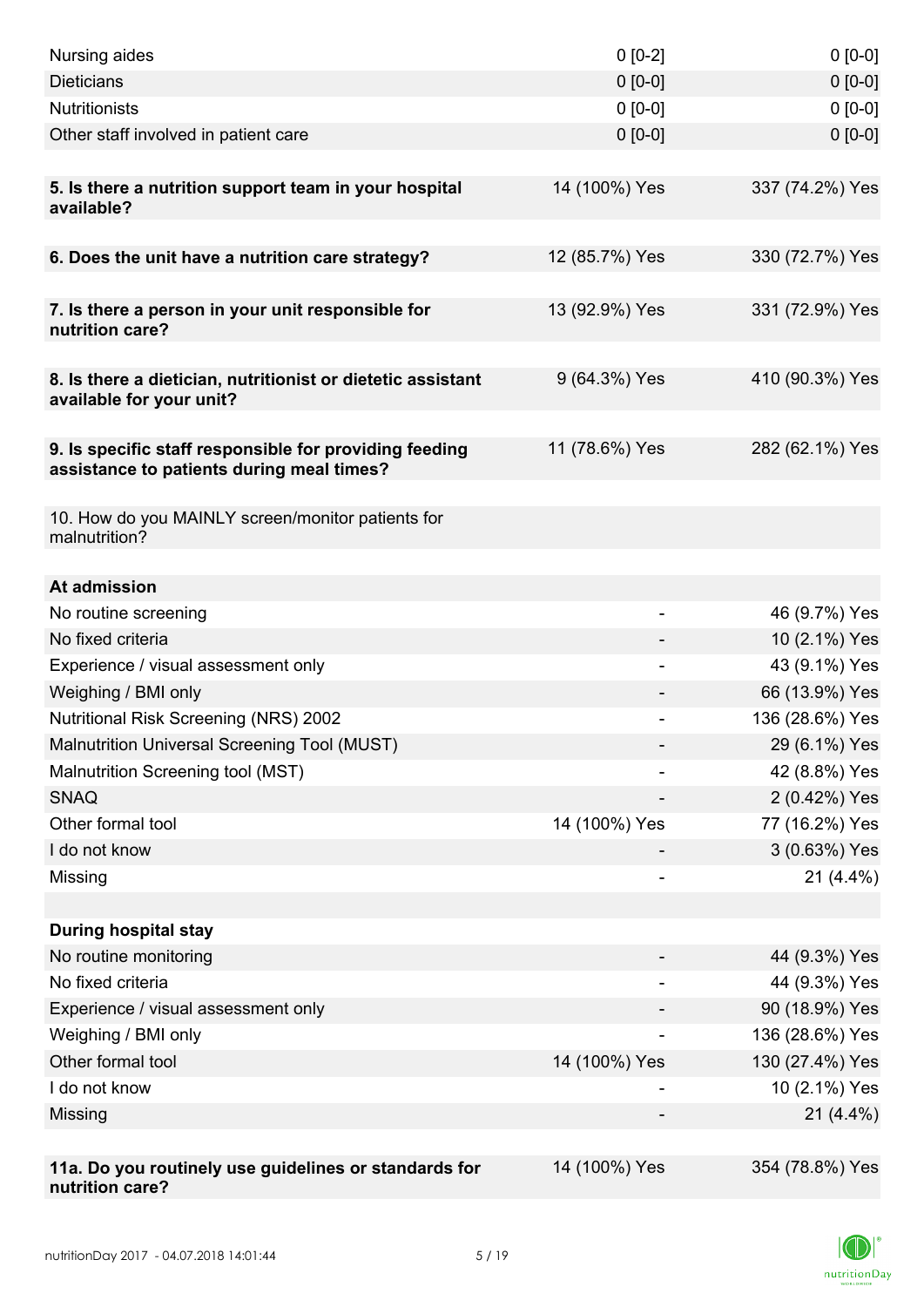| 11b. If yes, which one is mainly used?                            |                |                 |
|-------------------------------------------------------------------|----------------|-----------------|
| International guidelines                                          |                | 91 (25.7%) Yes  |
| National guidelines                                               |                | 56 (15.8%) Yes  |
| Standards on hospital level                                       | 10 (71.4%) Yes | 119 (33.6%) Yes |
| Standards on unit level                                           | 1 (7.1%) Yes   | 24 (6.8%) Yes   |
| Individual patient nutrition care plans                           | 3 (21.4%) Yes  | 57 (16.1%) Yes  |
| Other                                                             |                | 4 (1.1%) Yes    |
| Missing                                                           |                | 3(0.85%)        |
|                                                                   |                |                 |
| 12. What is routinely done in your unit for given patient groups? |                |                 |
|                                                                   |                |                 |

| At risk                                                    |                |                 |
|------------------------------------------------------------|----------------|-----------------|
| Watchful waiting                                           | 7 (50.0%) Yes  | 142 (29.9%) Yes |
| Discuss nutrition care activities during ward rounds       | 7 (50.0%) Yes  | 199 (41.9%) Yes |
| Develop an individual nutrition care plan                  | 6 (42.9%) Yes  | 251 (52.8%) Yes |
| Initiate treatment / nutrition intervention                | 6 (42.9%) Yes  | 286 (60.2%) Yes |
| Consult a nutrition expert (dietician, nutritionist, etc.) | 8 (57.1%) Yes  | 292 (61.5%) Yes |
| Consult a medical professional                             | 4 (28.6%) Yes  | 178 (37.5%) Yes |
| Calculate energy requirements                              | 7 (50.0%) Yes  | 240 (50.5%) Yes |
| Calculate protein requirements                             | 7 (50.0%) Yes  | 234 (49.3%) Yes |
|                                                            |                |                 |
| <b>Malnourished</b>                                        |                |                 |
| Watchful waiting                                           | 3 (21.4%) Yes  | 101 (21.3%) Yes |
| Discuss nutrition care activities during ward rounds       | 7 (50.0%) Yes  | 218 (45.9%) Yes |
| Develop an individual nutrition care plan                  | 9 (64.3%) Yes  | 267 (56.2%) Yes |
| Initiate treatment / nutrition intervention                | 9 (64.3%) Yes  | 316 (66.5%) Yes |
| Consult a nutrition expert (dietician, nutritionist, etc.) | 10 (71.4%) Yes | 294 (61.9%) Yes |
| Consult a medical professional                             | 11 (78.6%) Yes | 192 (40.4%) Yes |
| Calculate energy requirements                              | 9 (64.3%) Yes  | 270 (56.8%) Yes |
| Calculate protein requirements                             | 9 (64.3%) Yes  | 266 (56.0%) Yes |
|                                                            |                |                 |
| <b>Every patient</b>                                       |                |                 |
| Watchful waiting                                           | 10 (71.4%) Yes | 204 (42.9%) Yes |
| Discuss nutrition care activities during ward rounds       | 4 (28.6%) Yes  | 131 (27.6%) Yes |
| Develop an individual nutrition care plan                  | 2 (14.3%) Yes  | 79 (16.6%) Yes  |
| Initiate treatment / nutrition intervention                | 2 (14.3%) Yes  | 61 (12.8%) Yes  |
| Consult a nutrition expert (dietician, nutritionist, etc.) |                | 77 (16.2%) Yes  |
| Consult a medical professional                             |                | 105 (22.1%) Yes |
| Calculate energy requirements                              | 2 (14.3%) Yes  | 56 (11.8%) Yes  |
| Calculate protein requirements                             | 2 (14.3%) Yes  | 50 (10.5%) Yes  |
|                                                            |                |                 |
| <b>Never</b>                                               |                |                 |
| Watchful waiting                                           |                | 35 (7.4%) Yes   |
| Discuss nutrition care activities during ward rounds       | 2 (14.3%) Yes  | 38 (8.0%) Yes   |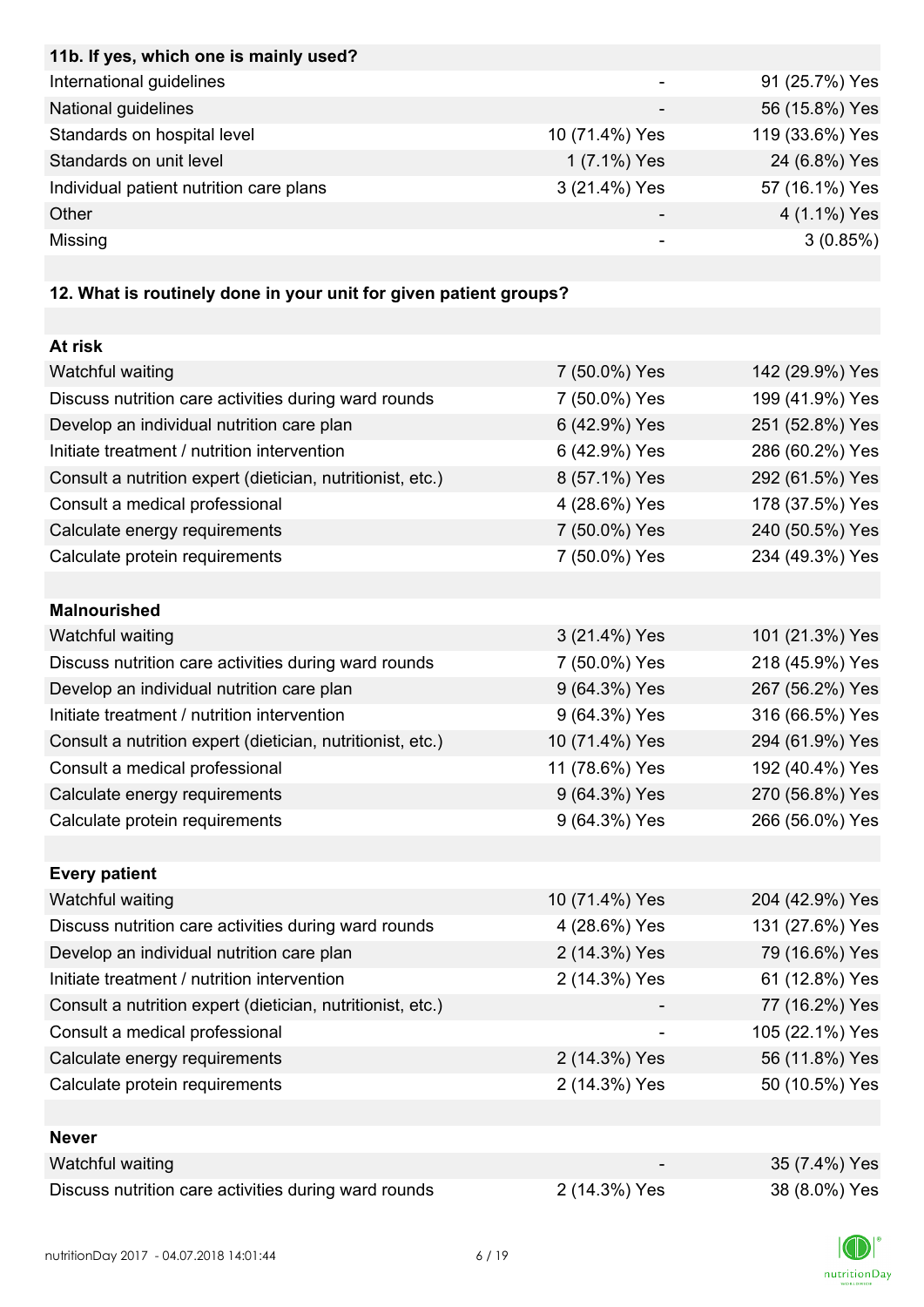| Develop an individual nutrition care plan                          |                          | 32 (6.7%) Yes   |
|--------------------------------------------------------------------|--------------------------|-----------------|
| Initiate treatment / nutrition intervention                        |                          | 6 (1.3%) Yes    |
| Consult a nutrition expert (dietician, nutritionist, etc.)         |                          | 8 (1.7%) Yes    |
| Consult a medical professional                                     | 1 (7.1%) Yes             | 49 (10.3%) Yes  |
| Calculate energy requirements                                      | 1 (7.1%) Yes             | 51 (10.7%) Yes  |
| Calculate protein requirements                                     | 1 (7.1%) Yes             | 55 (11.6%) Yes  |
|                                                                    |                          |                 |
| I do not know                                                      |                          |                 |
| Watchful waiting                                                   |                          | 22 (4.6%) Yes   |
| Discuss nutrition care activities during ward rounds               |                          | 11 (2.3%) Yes   |
| Develop an individual nutrition care plan                          |                          | 5 (1.1%) Yes    |
| Initiate treatment / nutrition intervention                        | $\overline{\phantom{a}}$ | 5 (1.1%) Yes    |
| Consult a nutrition expert (dietician, nutritionist, etc.)         |                          | 4 (0.84%) Yes   |
| Consult a medical professional                                     |                          | 19 (4.0%) Yes   |
| Calculate energy requirements                                      |                          | 12 (2.5%) Yes   |
| Calculate protein requirements                                     |                          | 14 (2.9%) Yes   |
|                                                                    |                          |                 |
| 13. When do you routinely weigh your patients?                     |                          |                 |
| at admission                                                       | 12 (85.7%) Yes           | 300 (63.2%) Yes |
| Within 24 hours                                                    | 1 (7.1%) Yes             | 70 (14.7%) Yes  |
| Within 48 hours                                                    | 1 (7.1%) Yes             | 20 (4.2%) Yes   |
| Within 72 hours                                                    | 1 (7.1%) Yes             | 14 (2.9%) Yes   |
| Every week                                                         | 11 (78.6%) Yes           | 164 (34.5%) Yes |
| Occasionally                                                       | 4 (28.6%) Yes            | 60 (12.6%) Yes  |
| When requested                                                     | 12 (85.7%) Yes           | 212 (44.6%) Yes |
| At discharge                                                       |                          | 22 (4.6%) Yes   |
| Never                                                              |                          | 8 (1.7%) Yes    |
| I do not know                                                      |                          | 1 (0.21%) Yes   |
| No answer given                                                    | $1(2.9\%)$               | 23 (4.8%)       |
|                                                                    |                          |                 |
| 14. What do you do to support adequate food intake of patients?    |                          |                 |
| Offer additional meals or in between snacks                        | 5 (35.7%) Yes            | 350 (73.7%) Yes |
| Offer meal choices                                                 |                          | 348 (73.3%) Yes |
| Offer different portion sizes                                      | 3 (21.4%) Yes            | 292 (61.5%) Yes |
| Consider food presentation                                         | 1 (7.1%) Yes             | 198 (41.7%) Yes |
| Change food texture/consistency as needed                          |                          | 389 (81.9%) Yes |
| Consider patient problems with eating and drinking                 | 8 (57.1%) Yes            | 385 (81.1%) Yes |
| Ensure that mealtimes are undisturbed/protected<br>mealtime policy | 6 (42.9%) Yes            | 58 (12.2%) Yes  |
| Promote positive eating environment                                | 4 (28.6%) Yes            | 92 (19.4%) Yes  |
| Consider cultural/religious preferences                            | 13 (92.9%) Yes           | 200 (42.1%) Yes |
| Consider patient allergies / intolerances                          | 13 (92.9%) Yes           | 228 (48.0%) Yes |
| Other                                                              |                          | 29 (6.1%) Yes   |
| I do not know                                                      |                          | 6 (1.3%) Yes    |
| No answer given                                                    |                          | $21(4.4\%)$     |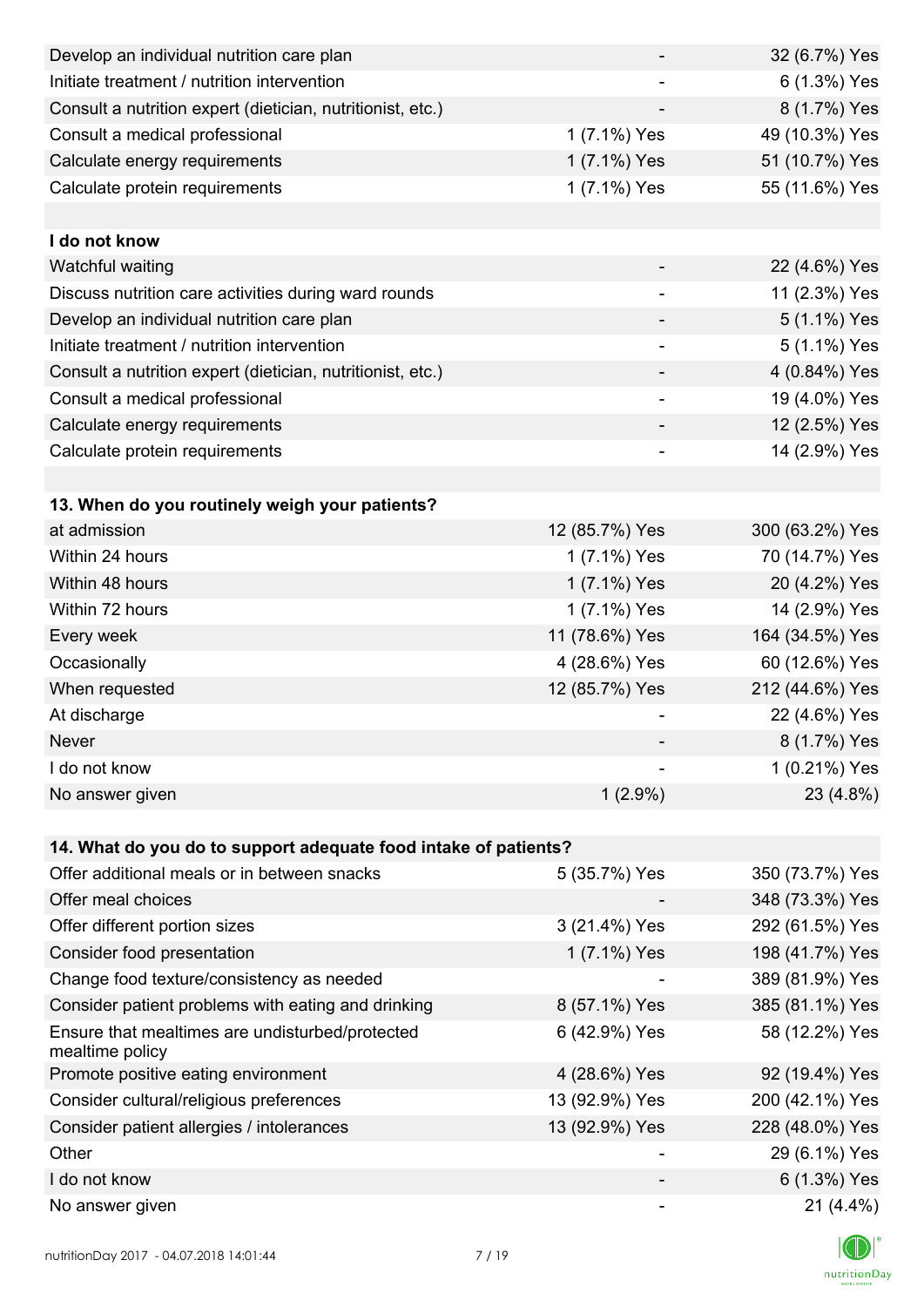| 15. Which nutrition-related standards or routine activities exist in your unit?     |                |                 |
|-------------------------------------------------------------------------------------|----------------|-----------------|
| Nutrition training is available                                                     | 1 (7.1%) Yes   | 267 (56.2%) Yes |
| Reporting of nutrition related information to hospital<br>managers                  | 3 (21.4%) Yes  | 211 (44.4%) Yes |
| Quality indicators are recorded and reported to national<br>or regional level       |                | 131 (27.6%) Yes |
| Quality indicators are used for internal benchmarking                               | 5 (35.7%) Yes  | 175 (36.8%) Yes |
| Patient feedback about food and food service is collected<br>using a questionnaire  | 9 (64.3%) Yes  | 302 (63.6%) Yes |
| None                                                                                |                | 21 (4.4%) Yes   |
| I do not know                                                                       |                | 13 (2.7%) Yes   |
| No answer given                                                                     |                | 37 (7.8%)       |
|                                                                                     |                |                 |
| 16. At admission what is asked and documented?                                      |                |                 |
| Change in weight                                                                    | 14 (100%) Yes  | 373 (78.5%) Yes |
| Eating habits/difficulties                                                          | 14 (100%) Yes  | 349 (73.5%) Yes |
| Nutrition before admission                                                          | 11 (78.6%) Yes | 271 (57.1%) Yes |
| None                                                                                | -              | 9 (1.9%) Yes    |
| I do not know                                                                       |                | 5 (1.1%) Yes    |
| No answer given                                                                     |                | 39 (8.2%)       |
|                                                                                     |                |                 |
| 17. On what forms is there a specific part about eating, nutrition or malnutrition? |                |                 |
|                                                                                     |                |                 |
| a. Patient Record has a section for.                                                |                |                 |

| a. r authi NtCulu nas a studil iul                                                   |                |                 |
|--------------------------------------------------------------------------------------|----------------|-----------------|
| indicating if the patient is malnourished or at risk of<br>malnutrition              | 14 (100%) Yes  | 335 (70.5%) Yes |
| nutrition treatment                                                                  | 12 (85.7%) Yes | 280 (58.9%) Yes |
| None                                                                                 |                | 30 (6.3%) Yes   |
| I do not know                                                                        |                | 4 (0.84%) Yes   |
|                                                                                      |                |                 |
| b. Discharge Letter                                                                  |                |                 |
| summarizes nutrition treatment received during stay                                  | 6 (42.9%) Yes  | 171 (36.0%) Yes |
| makes future nutrition-related recommendations                                       | 12 (85.7%) Yes | 269 (56.6%) Yes |
| None                                                                                 |                | 56 (11.8%) Yes  |
| I do not know                                                                        |                | 26 (5.5%) Yes   |
|                                                                                      |                |                 |
| 18. Do you provide brochures about malnutrition to at<br>risk/malnourished patients? | 1 (7.7%) Yes   | 171 (44.5%) Yes |
|                                                                                      |                |                 |
| 19. Who filled in this sheet?                                                        |                |                 |
| Head staff                                                                           |                | 120 (25.3%) Yes |
| Dietician                                                                            | 2 (14.3%) Yes  | 244 (51.4%) Yes |
| <b>Nurse</b>                                                                         | 12 (85.7%) Yes | 127 (26.7%) Yes |
| Physician                                                                            |                | 74 (15.6%) Yes  |
| Administrative staff                                                                 |                | 4 (0.84%) Yes   |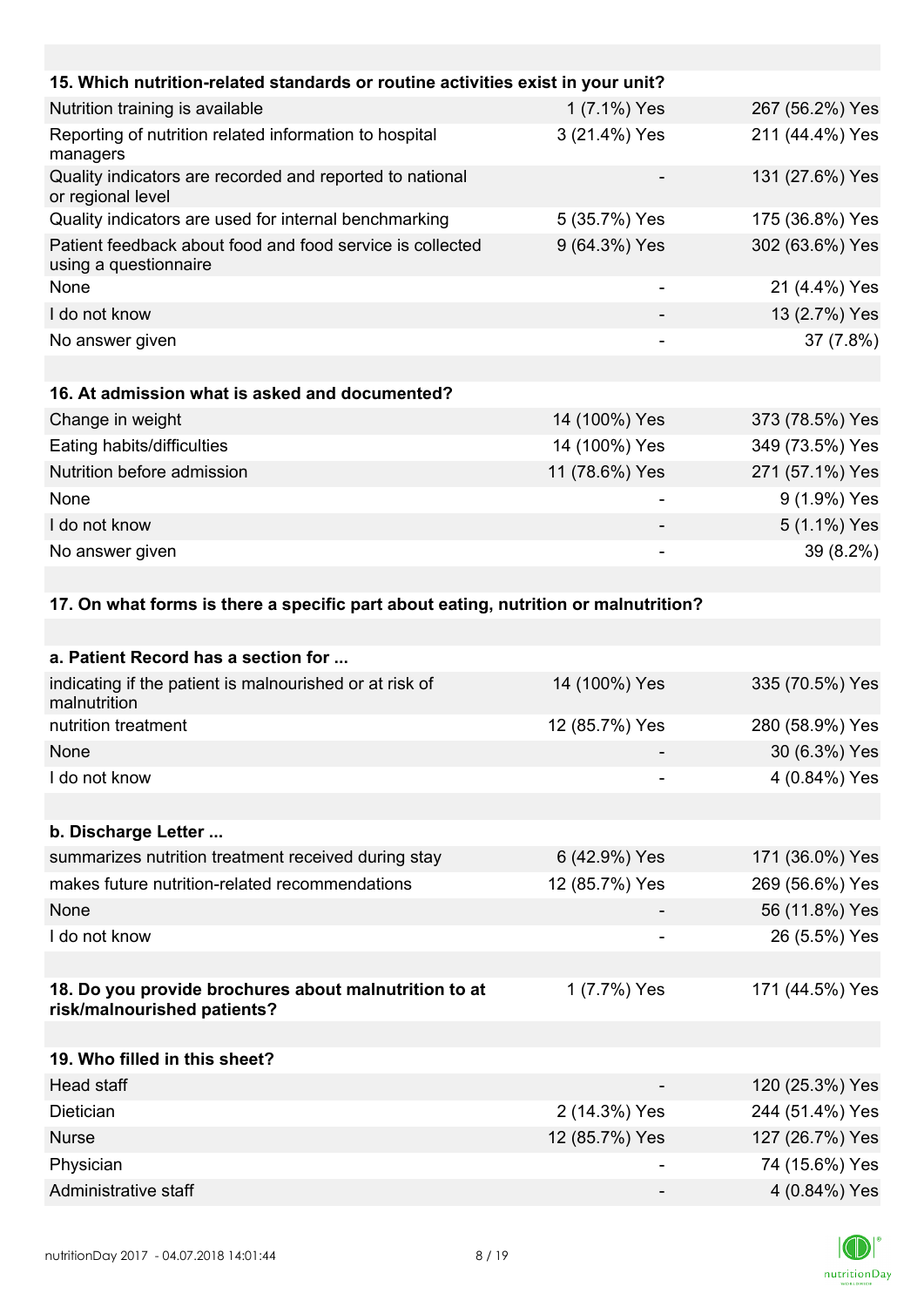| Other         | -                        | 8 (1.7%) Yes             |
|---------------|--------------------------|--------------------------|
| None          | $\overline{\phantom{0}}$ | $\overline{\phantom{0}}$ |
| I do not know | $\overline{\phantom{0}}$ | 3 (0.63%) Yes            |

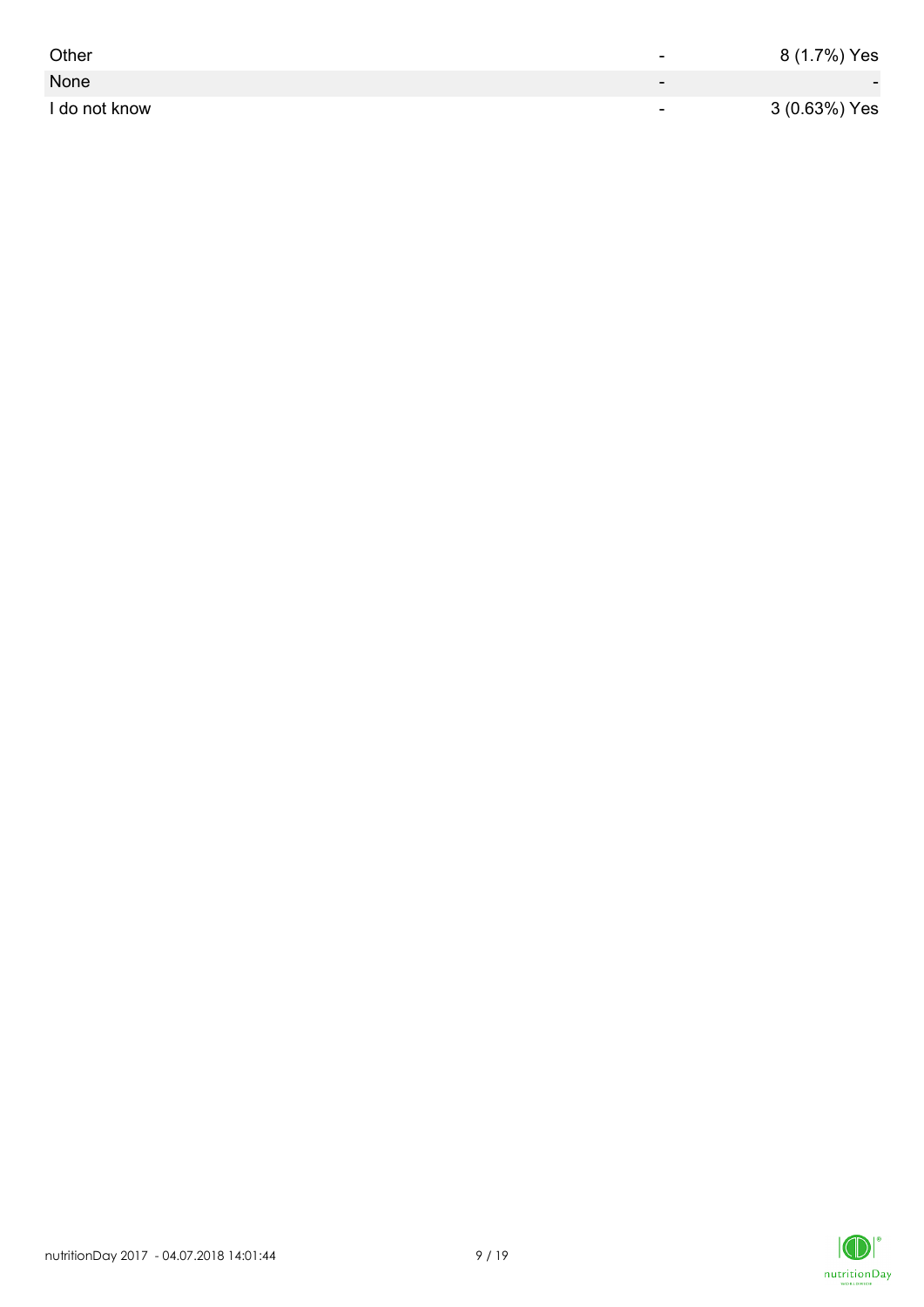|                                                                                         | <b>YOUR RESULTS</b> | <b>REFERENCE RESULTS</b> |
|-----------------------------------------------------------------------------------------|---------------------|--------------------------|
|                                                                                         |                     |                          |
| Total                                                                                   | 105                 | 9133                     |
| Age                                                                                     | 63 [44-73]          | 67 [53-78]               |
| Female                                                                                  | 51 (48.6%)          | 4630 (50.7%)             |
| Weight                                                                                  | 58.6±14.0           | 68.8±18.8                |
| Height                                                                                  | 161±9               | 164±10                   |
| <b>BMI</b>                                                                              | $22.5 + 4.9$        | $25.4 \pm 6.0$           |
|                                                                                         |                     |                          |
| 1. This hospital admission was                                                          |                     |                          |
| planned                                                                                 | 44 (41.9%)          | 3186 (34.9%)             |
| an emergency                                                                            | 60 (57.1%)          | 5234 (57.3%)             |
| I do not know                                                                           | 1(0.95%)            | 713 (7.8%)               |
| No answer given                                                                         |                     |                          |
| 2a. Diagnosis at admission                                                              |                     |                          |
| 0100 Infectious and parasitic diseases                                                  | 24 (22.9%)          | 833 (9.1%)               |
| 0200 Neoplasms                                                                          | 28 (26.7%)          | 1451 (15.9%)             |
| 0300 Blood and bloodforming organs and the immune<br>mechanism                          | 20 (19.0%)          | 612 (6.7%)               |
| 0400 Endocrine, nutritional and metabolic diseases                                      | 20 (19.0%)          | 1103 (12.1%)             |
| 0500 Mental health                                                                      | $1(0.95\%)$         | 340 (3.7%)               |
| 0600 Nervous system                                                                     | 6(5.7%)             | 795 (8.7%)               |
| 0700 Eye and adnexa                                                                     |                     | 134 (1.5%)               |
| 0800 Ear and mastoid process                                                            |                     | 71 (0.78%)               |
| 0900 Circulatory system                                                                 | 20 (19.0%)          | 1817 (19.9%)             |
| 1000 Respiratory system                                                                 | 19 (18.1%)          | 1407 (15.4%)             |
| 1100 Digestive system                                                                   | 24 (22.9%)          | 2255 (24.7%)             |
| 1200 Skin and subcutaneous tissue                                                       | $3(2.9\%)$          | 444 (4.9%)               |
| 1300 Musculoskeletal system and connective tissue                                       | $5(4.8\%)$          | 1332 (14.6%)             |
| 1400 Genitourinary system                                                               | $3(2.9\%)$          | 847 (9.3%)               |
| 1500 Pregnancy, childbirth and the puerperium                                           |                     | 126 (1.4%)               |
| 1600 Conditions originating in the perinatal period                                     |                     | 22 (0.24%)               |
| 1700 Congenital/chromosomal abnormalities                                               |                     | $9(0.10\%)$              |
| 1800 Symptoms, signs, abnormal clinical/lab findings                                    | $3(2.9\%)$          | 410 (4.5%)               |
| 1900 Injury, poisoning                                                                  |                     | 291 (3.2%)               |
| 2000 External causes of morbidity and mortality (e.g.<br>transport accidents, assaults) |                     | 173 (1.9%)               |
| 2100 Factors influencing health status and contact with<br>health services              |                     | 214 (2.3%)               |
| No answer given                                                                         |                     |                          |
| 3. Which conditions/comorbidities does this patient have?                               |                     |                          |

## Cardiac insufficiency 2.5%) 1665 (22.5%)

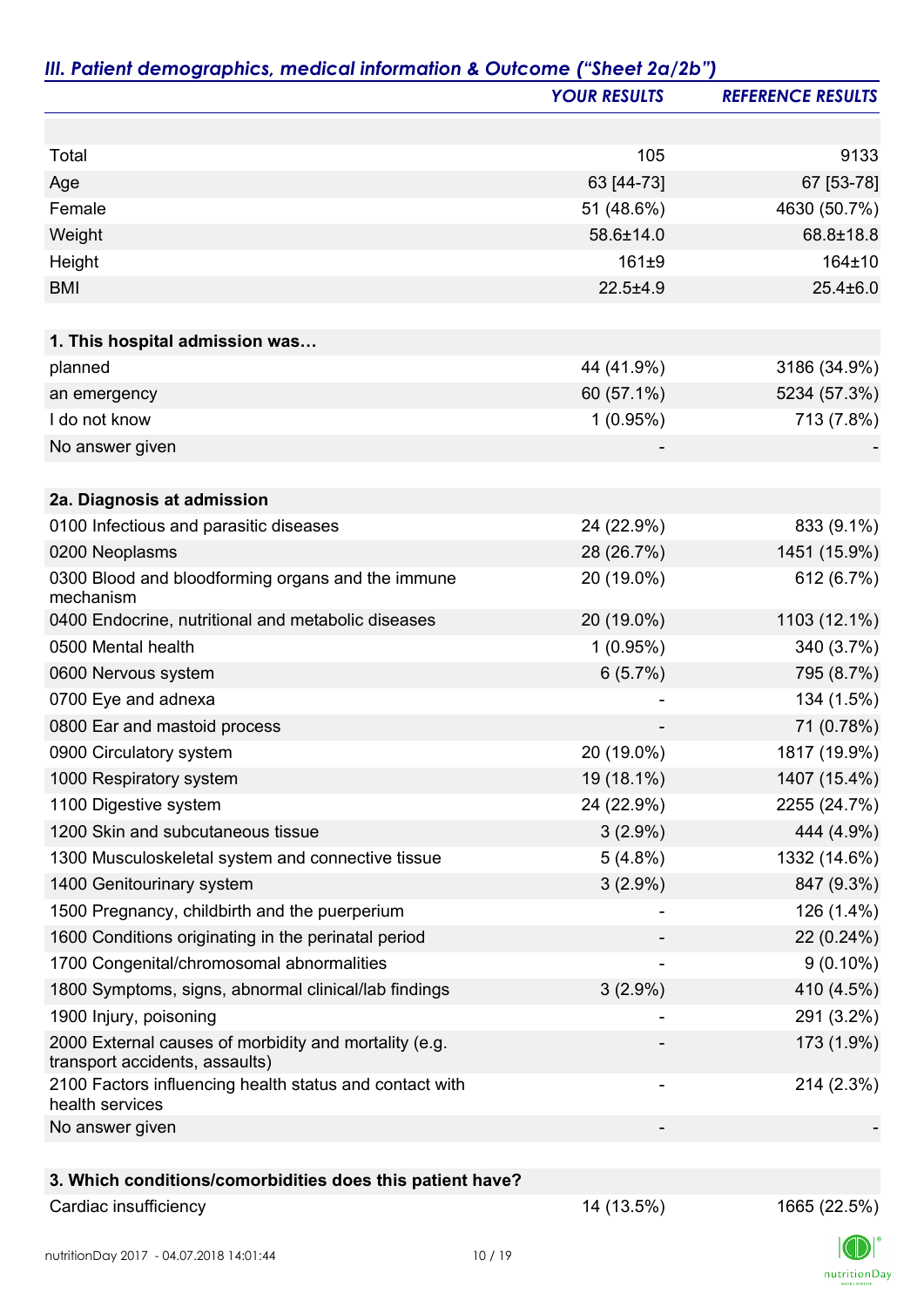| Myocardial infarction                                | $4(3.8\%)$ | 418 (5.9%)   |
|------------------------------------------------------|------------|--------------|
| Chronic lung disease                                 | 11 (10.6%) | 1118 (15.3%) |
| Cerebral vascular disease                            | 9(8.7%)    | 768 (10.7%)  |
| Peripheral vascular disease                          | 6(5.8%)    | 888 (12.3%)  |
| Chronic liver disease                                | 11 (10.5%) | 457 (6.4%)   |
| Chronic kidney disease                               | 16 (15.4%) | 853 (11.8%)  |
| <b>Diabetes</b>                                      | 26 (24.8%) | 1983 (26.8%) |
| Cancer                                               | 27 (25.7%) | 1815 (24.8%) |
| Infection                                            | 25 (23.8%) | 1166 (16.0%) |
| Dementia                                             |            | 398 (5.6%)   |
| Major depressive disorder                            | 1(0.95%)   | 390 (5.5%)   |
| Other chronic mental disorder                        |            | 387 (5.5%)   |
| Other chronic disease                                | 28 (26.9%) | 2029 (27.4%) |
| None                                                 | 21 (20.0%) | 1421 (15.6%) |
|                                                      |            |              |
| 4a. Previous operation during this hospital stay     |            |              |
| Yes, planned                                         | 10 (9.5%)  | 1796 (19.7%) |
| Yes, acute                                           | 6(5.7%)    | 561 (6.1%)   |
| <b>No</b>                                            | 88 (83.8%) | 6420 (70.3%) |
| I do not know                                        |            | 130 (1.4%)   |
| Missing                                              | 1(0.95%)   | 226 (2.5%)   |
|                                                      |            |              |
| Days since operation                                 | $1[0-3]$   | 4 [1-13]     |
|                                                      |            |              |
|                                                      |            |              |
| 4b. Planned operation during this hospital stay      | 11 (10.5%) |              |
| Yes, today or tomorrow                               |            | 766 (8.4%)   |
| Yes, later                                           | $3(2.9\%)$ | 536 (5.9%)   |
| No                                                   | 90 (85.7%) | 6795 (74.4%) |
| I do not know                                        |            | 417 (4.6%)   |
| Missing                                              | 1(0.95%)   | 619 (6.8%)   |
|                                                      |            |              |
| 5. Previous ICU admission during this hospital stay? | $5(4.8\%)$ | 982 (10.8%)  |
| (Yes)                                                |            |              |
| 6. Is this patient terminally ill?                   | 7(6.7%)    | 660 (7.2%)   |
|                                                      |            |              |
| 7. Fluid status                                      |            |              |
| Normal                                               | 82 (78.1%) | 7154 (78.3%) |
| Overloaded                                           | 15 (14.3%) | 518 (5.7%)   |
| Dehydrated                                           | 7(6.7%)    | 475 (5.2%)   |
| I do not know                                        | 1(0.95%)   | 986 (10.8%)  |
|                                                      |            |              |
| Missing                                              |            |              |
|                                                      |            |              |
| 8. Number of different medications planned           |            |              |
| Oral                                                 | $3[2-4]$   | $5[2-8]$     |
| nutritionDay 2017 - 04.07.2018 14:01:44              | 11/19      |              |

 $\textsf{nutritionDay}$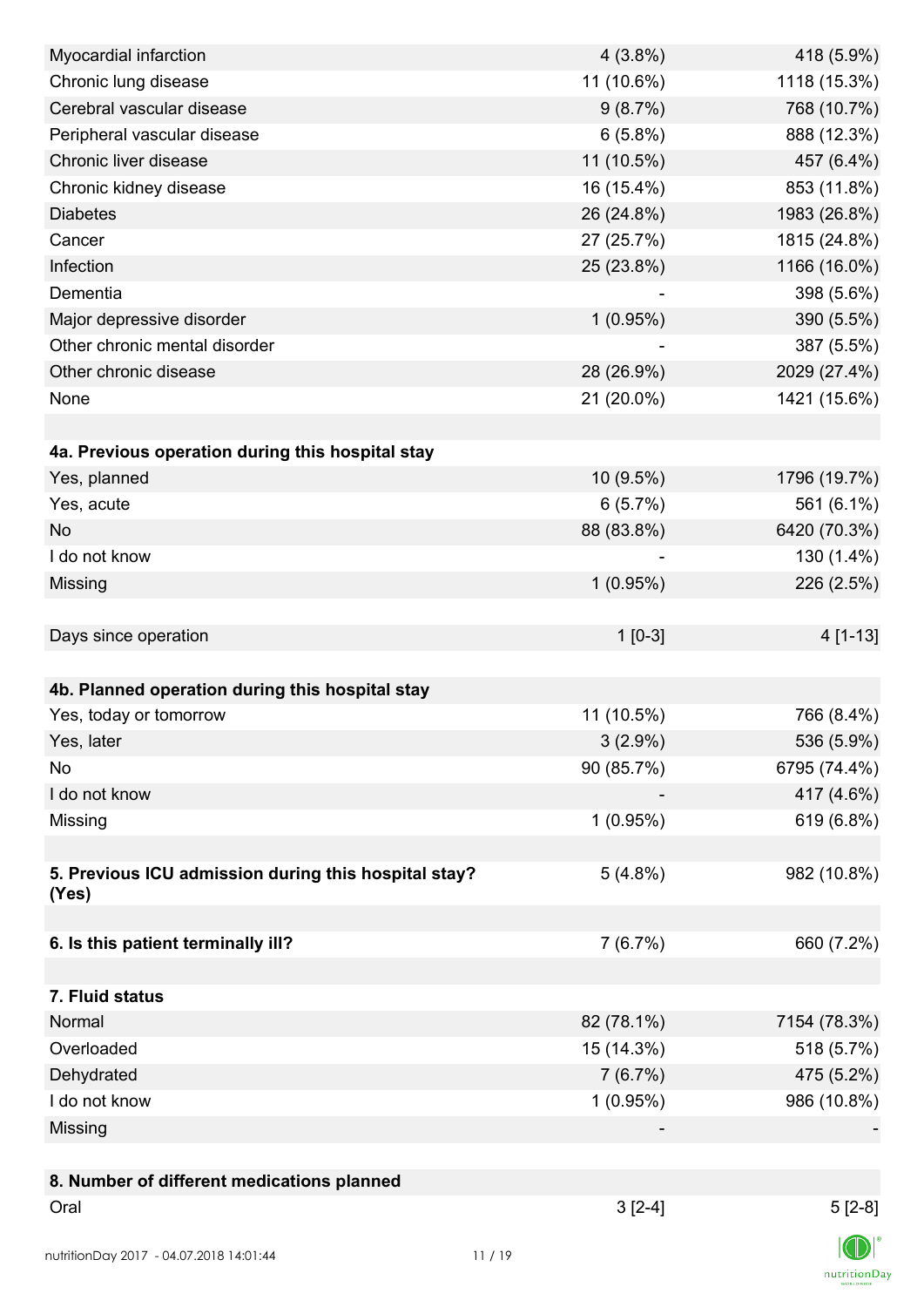| Other                                                                                    | $1 [0-1]$                | $2[1-4]$     |
|------------------------------------------------------------------------------------------|--------------------------|--------------|
|                                                                                          |                          |              |
| 9. Was this patient identified as malnourished or at risk of malnutrition?               |                          |              |
| Malnourished                                                                             | 11 (10.5%)               | 914 (10.0%)  |
| At risk                                                                                  | 24 (22.9%)               | 1610 (17.6%) |
| No                                                                                       | 70 (66.7%)               | 5843 (64.0%) |
| I do not know                                                                            |                          | 766 (8.4%)   |
| Missing                                                                                  | $\overline{\phantom{a}}$ |              |
|                                                                                          |                          |              |
| 10. IV Fluids                                                                            |                          |              |
| Electrolyte solution (NaCl, Ringers lactate, etc)                                        | 23 (21.9%)               | 3595 (39.4%) |
| 5% Glucose solution                                                                      | 8(7.6%)                  | 877 (9.6%)   |
|                                                                                          |                          |              |
| 11. Number of ONS drinks planned                                                         | $0 [0-0]$                | $0 [0-0]$    |
|                                                                                          |                          |              |
| <b>12. Nutrition intake</b>                                                              |                          |              |
| Regular hospital food                                                                    | 80 (76.2%)               | 5097 (55.8%) |
| Fortified/enriched hospital food                                                         | 8(7.6%)                  | 801 (8.8%)   |
| Protein/energy supplement (e.g. ONS drinks)                                              | 16 (15.2%)               | 1073 (11.7%) |
| <b>Enteral nutrition</b>                                                                 | 12 (11.4%)               | 495 (5.4%)   |
| Parenteral nutrition                                                                     | $4(3.8\%)$               | 485 (5.3%)   |
| Special diet                                                                             | 32 (30.5%)               | 3173 (34.7%) |
| None                                                                                     | $3(2.9\%)$               | 506 (5.5%)   |
|                                                                                          |                          |              |
| 13a. All lines and Tubes                                                                 |                          |              |
| <b>Central Venous</b>                                                                    | 1(0.95%)                 | 752 (8.2%)   |
| Peripheral venous access                                                                 | 72 (68.6%)               | 4362 (47.8%) |
| Nasogastric                                                                              | 13 (12.4%)               | 269 (2.9%)   |
| Nasojejunal                                                                              | $2(1.9\%)$               | 38 (0.42%)   |
| Nasoduadenal                                                                             |                          | 22 (0.24%)   |
| Enterostoma                                                                              |                          | 46 (0.50%)   |
|                                                                                          |                          |              |
| Percutaneous endoscopy/surgical gastrostomy                                              | 1(0.95%)                 | 71 (0.78%)   |
| Percutaneous endoscopy/surgical jejunostomy                                              |                          | 29 (0.32%)   |
| None                                                                                     | 26 (24.8%)               | 4024 (44.1%) |
| 13b. Were there complications with nutrition related lines<br>and tubes since admission? |                          |              |
| Yes, previously                                                                          | $8(7.6\%)$               | 93 (1.0%)    |
| Yes, ongoing                                                                             | 1(0.95%)                 | 80 (0.88%)   |
| No                                                                                       | 92 (87.6%)               | 7577 (83.0%) |
| I do not know                                                                            |                          | 871 (9.5%)   |
| Missing                                                                                  | $4(3.8\%)$               | 512 (5.6%)   |
|                                                                                          |                          |              |

### **14. Please indicate if any of the following was done for this patient since admission**

| Energy requirements were determined |  |
|-------------------------------------|--|
|-------------------------------------|--|

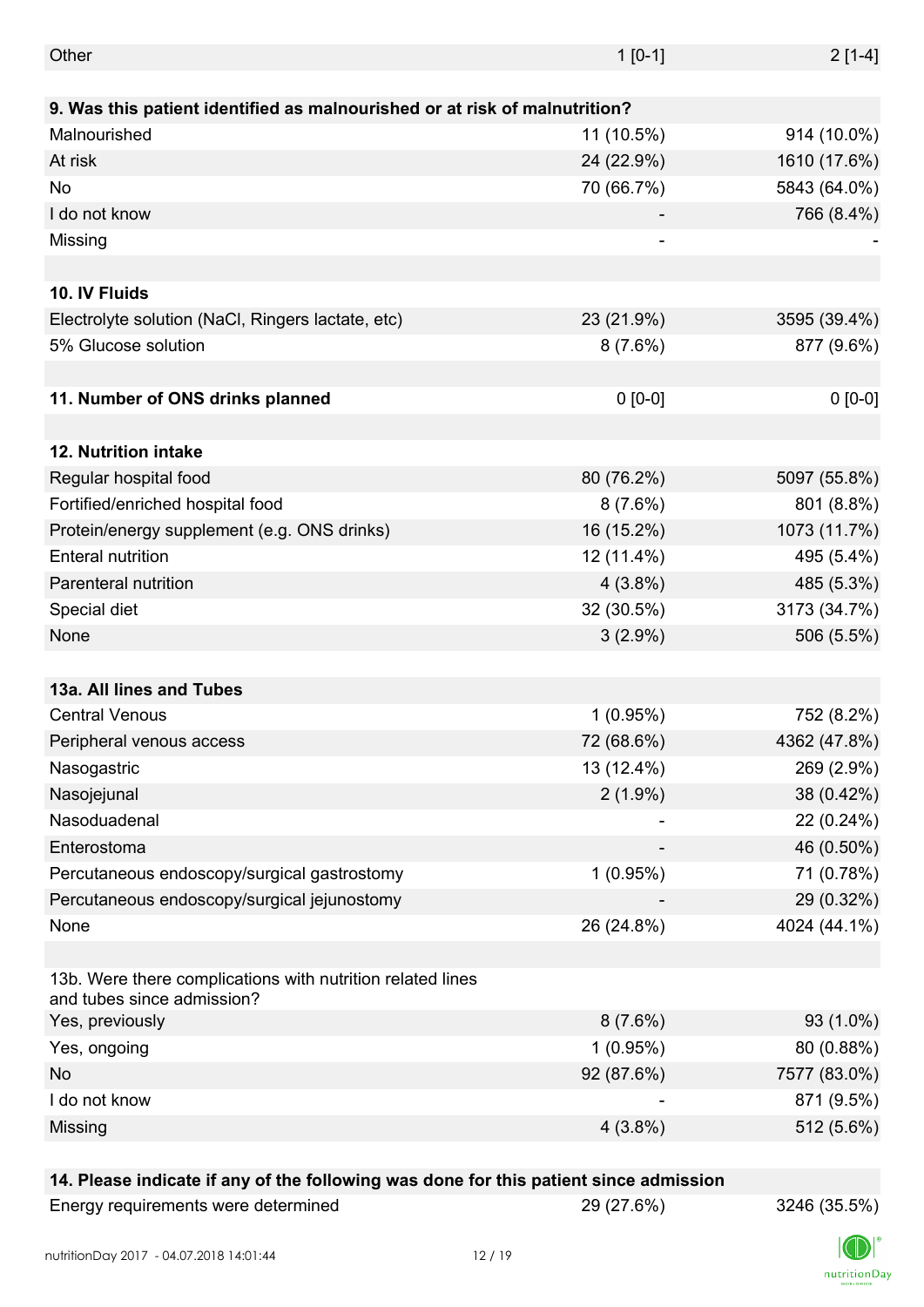| Protein requirements were determined                     | 28 (26.7%)               | 2888 (31.6%) |
|----------------------------------------------------------|--------------------------|--------------|
| Food/Nutrition intake was recorded in the patient record | $61(58.1\%)$             | 4124 (45.2%) |
| Nutrition treatment plan was developed                   | 27 (25.7%)               | 3183 (34.9%) |
| Nutrition expert was consulted                           | 6(5.7%)                  | 3050 (33.4%) |
| Malnutrition status is recorded in the patient record    | 15 (14.3%)               | 2529 (27.7%) |
| None                                                     |                          |              |
|                                                          |                          |              |
| 15a. Energy goal                                         |                          |              |
| $< 500$ kcal                                             | $3(2.9\%)$               | 335 (3.7%)   |
| 500-999 kcal                                             | $4(3.8\%)$               | 109 (1.2%)   |
| 1000-1499 kcal                                           | 7(6.7%)                  | 957 (10.5%)  |
| 1500-1999 kcal                                           | 75 (71.4%)               | 2729 (29.9%) |
| >=2000 kcal                                              | 16 (15.2%)               | 993 (10.9%)  |
| Not determined                                           |                          | 3222 (35.3%) |
| I do not know                                            |                          | 752 (8.2%)   |
| Missing                                                  |                          | 36 (0.39%)   |
|                                                          |                          |              |
| 15b. Energy intake                                       |                          |              |
| $< 500$ kcal                                             | 11 (10.5%)               | 615 (6.7%)   |
| 500-999 kcal                                             | 21 (20.0%)               | 525 (5.7%)   |
| 1000-1499 kcal                                           | 25 (23.8%)               | 1192 (13.1%) |
| 1500-1999 kcal                                           | 41 (39.0%)               | 2032 (22.2%) |
| >=2000 kcal                                              | 7(6.7%)                  | 597 (6.5%)   |
| Not determined                                           | -                        | 2998 (32.8%) |
| I do not know                                            |                          | 1122 (12.3%) |
| Missing                                                  |                          | 52 (0.57%)   |
|                                                          |                          |              |
| 16. Since admission, this patient's health status has    |                          |              |
| Improved                                                 | 57 (54.3%)               | 4626 (50.7%) |
| Deteriorated                                             | $4(3.8\%)$               | 514 (5.6%)   |
| Remained the same                                        | 41 (39.0%)               | 2506 (27.4%) |
| This patient has just been admitted                      | $2(1.9\%)$               | 574 (6.3%)   |
| I do not know                                            | 1(0.95%)                 | 913 (10.0%)  |
| Missing                                                  |                          |              |
|                                                          |                          |              |
| Length of hospital stay (days)                           |                          | 12 [6-24]    |
|                                                          |                          |              |
| <b>Outcome Code</b>                                      |                          |              |
| 1= Still in the hospital                                 |                          | 796 (8.7%)   |
| 2= Transferred to another hospital                       |                          | 219 (2.4%)   |
| 3= Transferred to long term care                         |                          | 373 (4.1%)   |
| 4= Rehabilitation                                        | $\overline{\phantom{a}}$ | 500 (5.5%)   |
| 5= Discharged home                                       |                          | 6731 (73.7%) |
| 6= Death                                                 |                          | 283 (3.1%)   |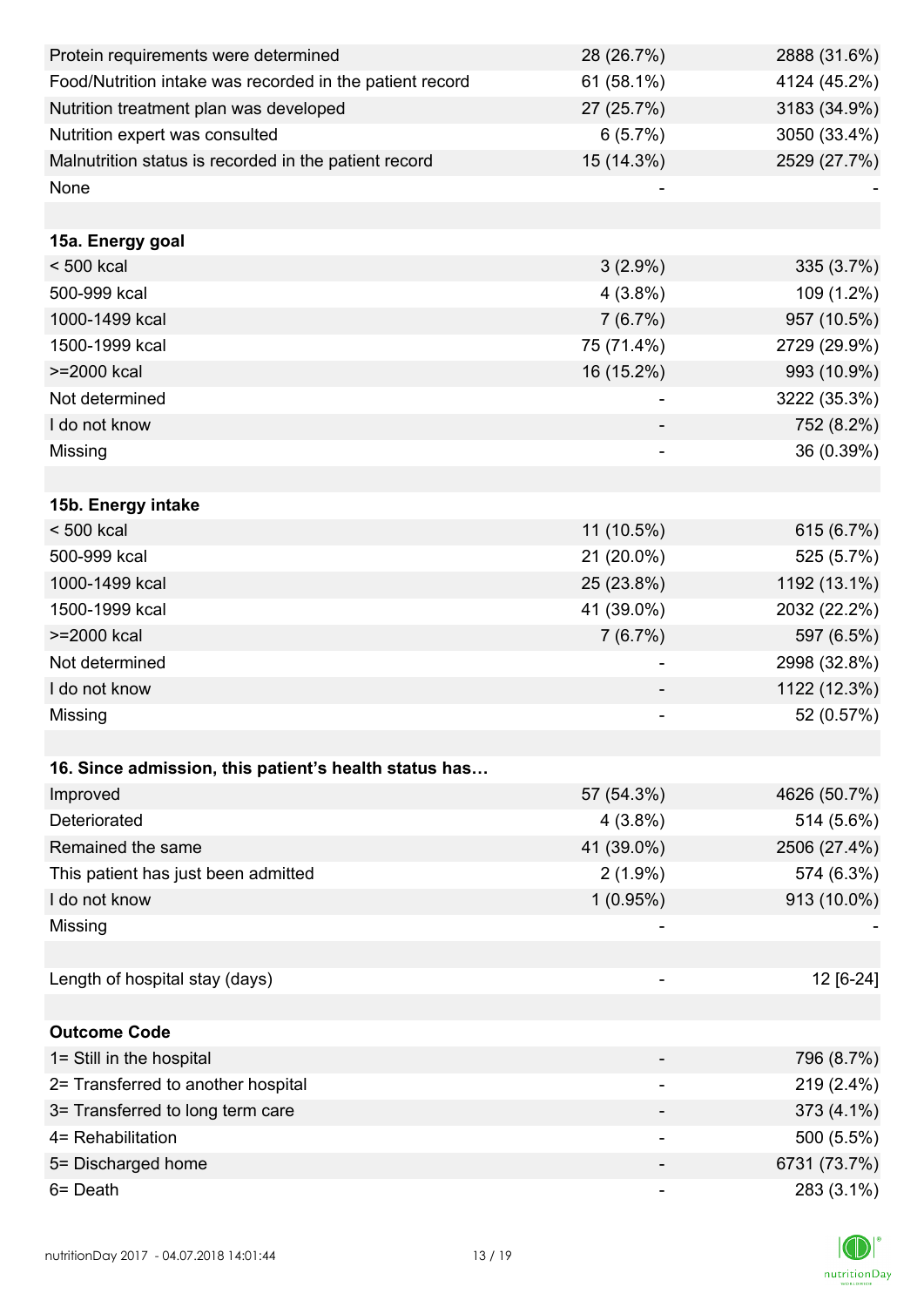| $7 =$ Others                         |            | 175 (1.9%)   |
|--------------------------------------|------------|--------------|
| Missing                              | 105 (100%) | 56 (0.61%)   |
|                                      |            |              |
| Readmitted since ND                  |            |              |
| $1 = No$                             |            | 6273 (77.4%) |
| 2= Yes, same hospital planned        |            | 483 (6.0%)   |
| 3= Yes, same hospital unplanned      |            | 471 (5.8%)   |
| 4= Yes, different hospital planned   | ۰          | 45 (0.56%)   |
| 5= Yes, different hospital unplanned |            | 45 (0.56%)   |
| 6= Unknown                           |            | 366 (4.5%)   |
| Missing                              |            | 428 (5.3%)   |

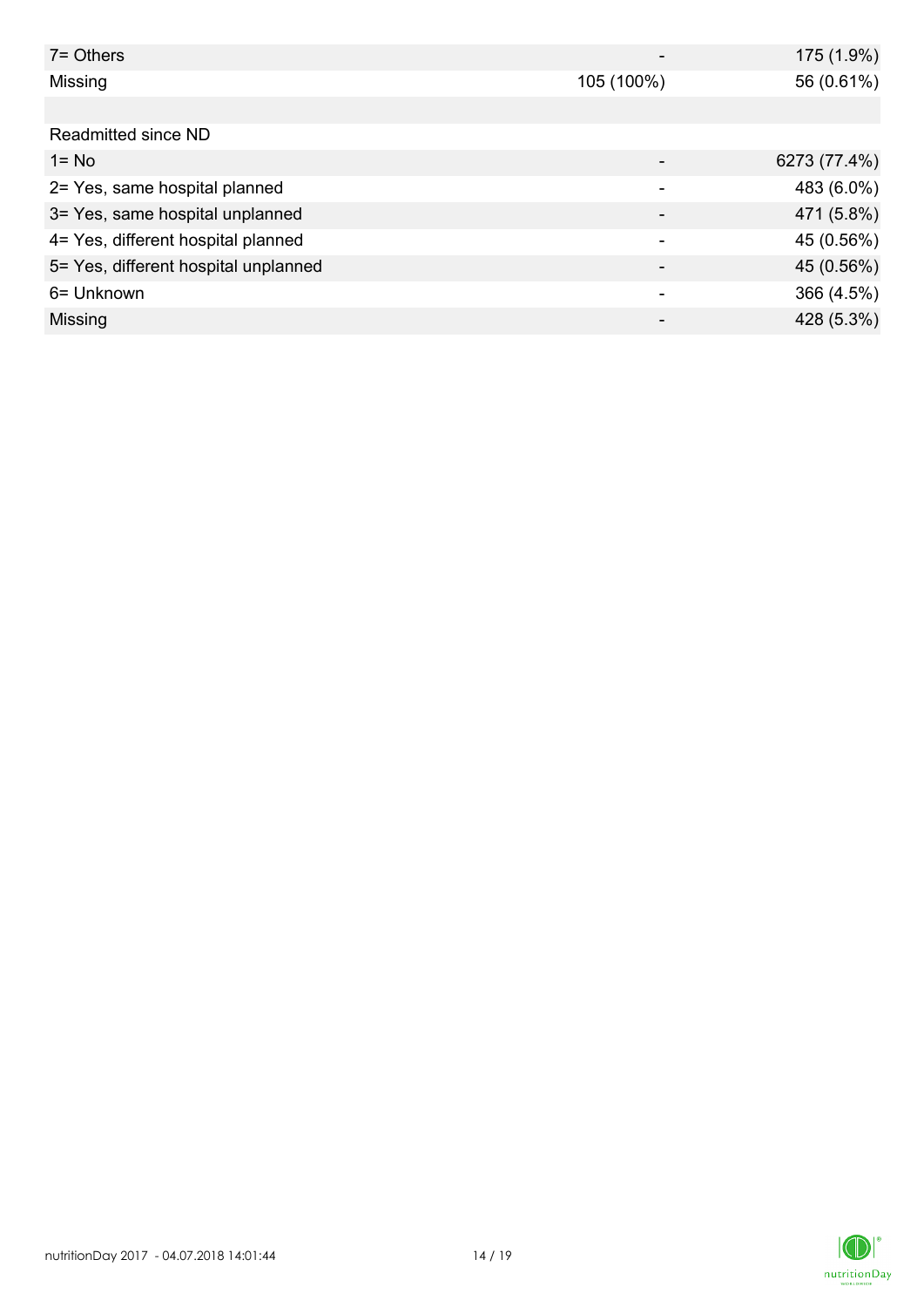|                                                                                      | <b>YOUR RESULTS</b> | <b>REFERENCE RESULTS</b> |
|--------------------------------------------------------------------------------------|---------------------|--------------------------|
|                                                                                      |                     |                          |
| 1. What are your typical dietary habits?                                             |                     |                          |
| No special dietary habits                                                            | 85 (81.0%)          | 6102 (69.3%)             |
| I am vegetarian                                                                      | 1(0.95%)            | 153 (1.7%)               |
| I adhee to a vegan diet                                                              | 1(0.95%)            | 53 (0.60%)               |
| I eat gluten-free diet                                                               |                     | 78 (0.89%)               |
| I avoid added sugars                                                                 | $10(9.5\%)$         | 1353 (15.4%)             |
| I avoid carbohydrates                                                                | 6(5.7%)             | 515 (5.9%)               |
| I eat a low fat-diet                                                                 | 6(5.7%)             | 1034 (11.8%)             |
| I am lactose intolerant                                                              |                     | 343 (3.9%)               |
| Other special diet due to intolerances/allergies                                     | $5(4.8\%)$          | 179 (2.0%)               |
| Other                                                                                | 15 (14.3%)          | 617 (7.0%)               |
| No answer given                                                                      | $2(1.9\%)$          | 217 (2.5%)               |
|                                                                                      |                     |                          |
| 2. Where did you live before your current hospital admission?                        |                     |                          |
| At home                                                                              | 99 (94.3%)          | 7771 (88.3%)             |
| In a nursing home or other live-in facility                                          |                     | 295 (3.4%)               |
| I was transferred from another hospital                                              | $2(1.9\%)$          | 456 (5.2%)               |
| Other                                                                                | $3(2.9\%)$          | 147 (1.7%)               |
| Missing                                                                              | 1(0.95%)            | 131 (1.5%)               |
|                                                                                      |                     |                          |
| 3. In general, are you able to walk?                                                 |                     |                          |
| Yes                                                                                  | 76 (72.4%)          | 5599 (63.6%)             |
| Yes, with someone's help                                                             | 10 (9.5%)           | 963 (10.9%)              |
| Yes, independently using a cane, walker, or crutches                                 | 13 (12.4%)          | 1142 (13.0%)             |
| No, I have a wheelchair                                                              |                     | 383 (4.4%)               |
| No, I am bedridden                                                                   | 6(5.7%)             | 579 (6.6%)               |
| Missing                                                                              |                     | 134 (1.5%)               |
|                                                                                      |                     |                          |
| 4. In general, how would you say your health is?                                     |                     |                          |
| Very good                                                                            | 11 (10.5%)          | 633 (7.2%)               |
| Good                                                                                 | 46 (43.8%)          | 3217 (36.6%)             |
| Fair                                                                                 | 34 (32.4%)          | 3329 (37.8%)             |
| Poor                                                                                 | 11 (10.5%)          | 1202 (13.7%)             |
| Very poor                                                                            | $2(1.9\%)$          | 268 (3.0%)               |
| Missing                                                                              | 1(0.95%)            | 151 (1.7%)               |
|                                                                                      |                     |                          |
| 5. Over the last 12 months prior to your current hospital admission approximately    |                     |                          |
| how many times have you seen a doctor?                                               | $4[3-7]$            | $4[2-10]$                |
| how many times have you been admitted to the<br>hospital (Emergency room, any ward)? | $1[0-3]$            | $1[0-2]$                 |
| how many nights in total have you spent in hospital?                                 | $3[0-15]$           | $5[0-15]$                |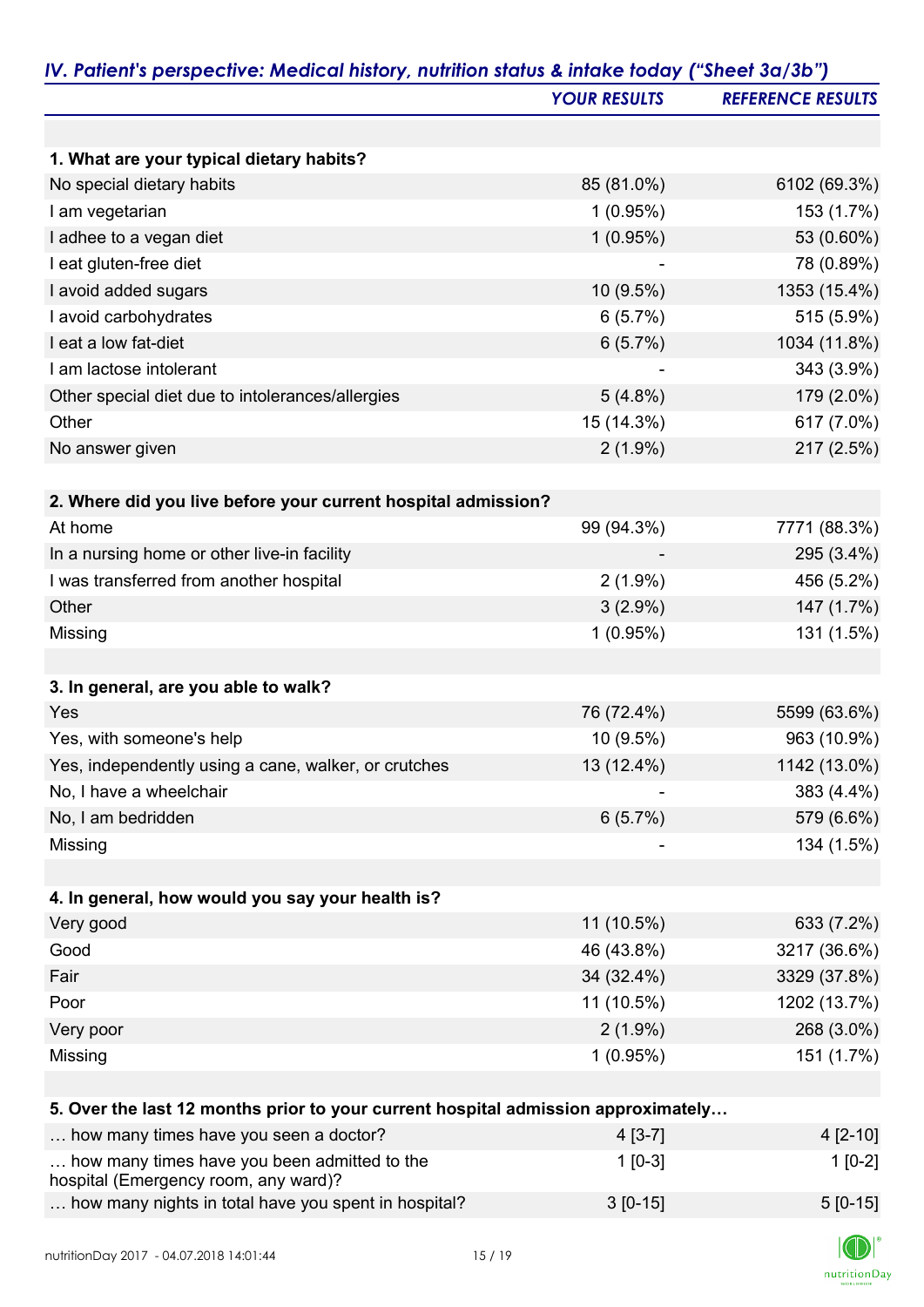| $1 - 2$<br>47 (44.8%)<br>1694 (19.3%)<br>$3-5$<br>29 (27.6%)<br>2352 (26.7%)<br>More than 5<br>$5(4.8\%)$<br>2722 (30.9%)<br>20 (19.0%)<br>1418 (16.1%)<br>None<br>I do not know<br>$3(2.9\%)$<br>449 (5.1%)<br>1(0.95%)<br>165 (1.9%)<br>Missing<br>7. Do you have health insurance?<br>Yes, private insurance only<br>$3(2.9\%)$<br>1319 (15.0%)<br>92 (87.6%)<br>4350 (49.4%)<br>Yes, public insurance only<br>Yes, both<br>1115 (12.7%)<br>$4(3.8\%)$<br>1177 (13.4%)<br>None<br>$5(4.8\%)$<br>510 (5.8%)<br>I prefer not to answer<br>329 (3.7%)<br>Missing<br>$1(0.95\%)$ | 6. How many different medications do you take routinely each day (prior to hospitalisation)? |  |
|---------------------------------------------------------------------------------------------------------------------------------------------------------------------------------------------------------------------------------------------------------------------------------------------------------------------------------------------------------------------------------------------------------------------------------------------------------------------------------------------------------------------------------------------------------------------------------|----------------------------------------------------------------------------------------------|--|
|                                                                                                                                                                                                                                                                                                                                                                                                                                                                                                                                                                                 |                                                                                              |  |
|                                                                                                                                                                                                                                                                                                                                                                                                                                                                                                                                                                                 |                                                                                              |  |
|                                                                                                                                                                                                                                                                                                                                                                                                                                                                                                                                                                                 |                                                                                              |  |
|                                                                                                                                                                                                                                                                                                                                                                                                                                                                                                                                                                                 |                                                                                              |  |
|                                                                                                                                                                                                                                                                                                                                                                                                                                                                                                                                                                                 |                                                                                              |  |
|                                                                                                                                                                                                                                                                                                                                                                                                                                                                                                                                                                                 |                                                                                              |  |
|                                                                                                                                                                                                                                                                                                                                                                                                                                                                                                                                                                                 |                                                                                              |  |
|                                                                                                                                                                                                                                                                                                                                                                                                                                                                                                                                                                                 |                                                                                              |  |
|                                                                                                                                                                                                                                                                                                                                                                                                                                                                                                                                                                                 |                                                                                              |  |
|                                                                                                                                                                                                                                                                                                                                                                                                                                                                                                                                                                                 |                                                                                              |  |
|                                                                                                                                                                                                                                                                                                                                                                                                                                                                                                                                                                                 |                                                                                              |  |
|                                                                                                                                                                                                                                                                                                                                                                                                                                                                                                                                                                                 |                                                                                              |  |
|                                                                                                                                                                                                                                                                                                                                                                                                                                                                                                                                                                                 |                                                                                              |  |
|                                                                                                                                                                                                                                                                                                                                                                                                                                                                                                                                                                                 |                                                                                              |  |
|                                                                                                                                                                                                                                                                                                                                                                                                                                                                                                                                                                                 |                                                                                              |  |
| 60 [53-73]<br>70 [60-83]<br>8. What was your weight 5 years ago?                                                                                                                                                                                                                                                                                                                                                                                                                                                                                                                |                                                                                              |  |
| 2377 (27.0%)<br>I do not know<br>12 (11.4%)                                                                                                                                                                                                                                                                                                                                                                                                                                                                                                                                     |                                                                                              |  |
|                                                                                                                                                                                                                                                                                                                                                                                                                                                                                                                                                                                 |                                                                                              |  |
| 9a. Have you lost weight within the last 3 months?                                                                                                                                                                                                                                                                                                                                                                                                                                                                                                                              |                                                                                              |  |
| Yes, intentionally<br>$4(3.8\%)$<br>827 (9.4%)                                                                                                                                                                                                                                                                                                                                                                                                                                                                                                                                  |                                                                                              |  |
| Yes, unintentionally<br>55 (52.4%)<br>3324 (37.8%)                                                                                                                                                                                                                                                                                                                                                                                                                                                                                                                              |                                                                                              |  |
| No, my weight stayed the same<br>2582 (29.3%)<br>25 (23.8%)                                                                                                                                                                                                                                                                                                                                                                                                                                                                                                                     |                                                                                              |  |
| No, I gained weight<br>951 (10.8%)<br>10 (9.5%)                                                                                                                                                                                                                                                                                                                                                                                                                                                                                                                                 |                                                                                              |  |
| I do not know<br>907 (10.3%)<br>10 (9.5%)                                                                                                                                                                                                                                                                                                                                                                                                                                                                                                                                       |                                                                                              |  |
| 1(0.95%)<br>209 (2.4%)<br>Missing                                                                                                                                                                                                                                                                                                                                                                                                                                                                                                                                               |                                                                                              |  |
|                                                                                                                                                                                                                                                                                                                                                                                                                                                                                                                                                                                 |                                                                                              |  |
| 9b. If yes, how many kg did you lose?<br>$6[3-10]$<br>$5[3-8]$                                                                                                                                                                                                                                                                                                                                                                                                                                                                                                                  |                                                                                              |  |
| I do not know<br>$3(5.1\%)$<br>701 (16.9%)                                                                                                                                                                                                                                                                                                                                                                                                                                                                                                                                      |                                                                                              |  |
|                                                                                                                                                                                                                                                                                                                                                                                                                                                                                                                                                                                 |                                                                                              |  |
| 10. Did you know about your hospitalisation two days<br>43 (41.3%)<br>3271 (39.2%)                                                                                                                                                                                                                                                                                                                                                                                                                                                                                              |                                                                                              |  |
| before admission? (Yes)                                                                                                                                                                                                                                                                                                                                                                                                                                                                                                                                                         |                                                                                              |  |
|                                                                                                                                                                                                                                                                                                                                                                                                                                                                                                                                                                                 |                                                                                              |  |
| 11. Please indicate if you<br>94 (89.5%)                                                                                                                                                                                                                                                                                                                                                                                                                                                                                                                                        |                                                                                              |  |
| 4927 (56.7%)<br>were weighed at admission<br>42 (40.0%)                                                                                                                                                                                                                                                                                                                                                                                                                                                                                                                         |                                                                                              |  |
| were informed about your nutrition status<br>2797 (32.5%)                                                                                                                                                                                                                                                                                                                                                                                                                                                                                                                       |                                                                                              |  |
| were informed about nutrition care options<br>30 (28.6%)<br>2491 (29.0%)                                                                                                                                                                                                                                                                                                                                                                                                                                                                                                        |                                                                                              |  |
| received special nutrition care<br>20 (19.4%)<br>2357 (27.5%)                                                                                                                                                                                                                                                                                                                                                                                                                                                                                                                   |                                                                                              |  |
| 12. How well have you eaten in the week before you were admitted to the hospital?                                                                                                                                                                                                                                                                                                                                                                                                                                                                                               |                                                                                              |  |
| More than normal<br>7(6.7%)<br>388 (4.4%)                                                                                                                                                                                                                                                                                                                                                                                                                                                                                                                                       |                                                                                              |  |
| 47 (44.8%)<br>Normal<br>5401 (61.8%)                                                                                                                                                                                                                                                                                                                                                                                                                                                                                                                                            |                                                                                              |  |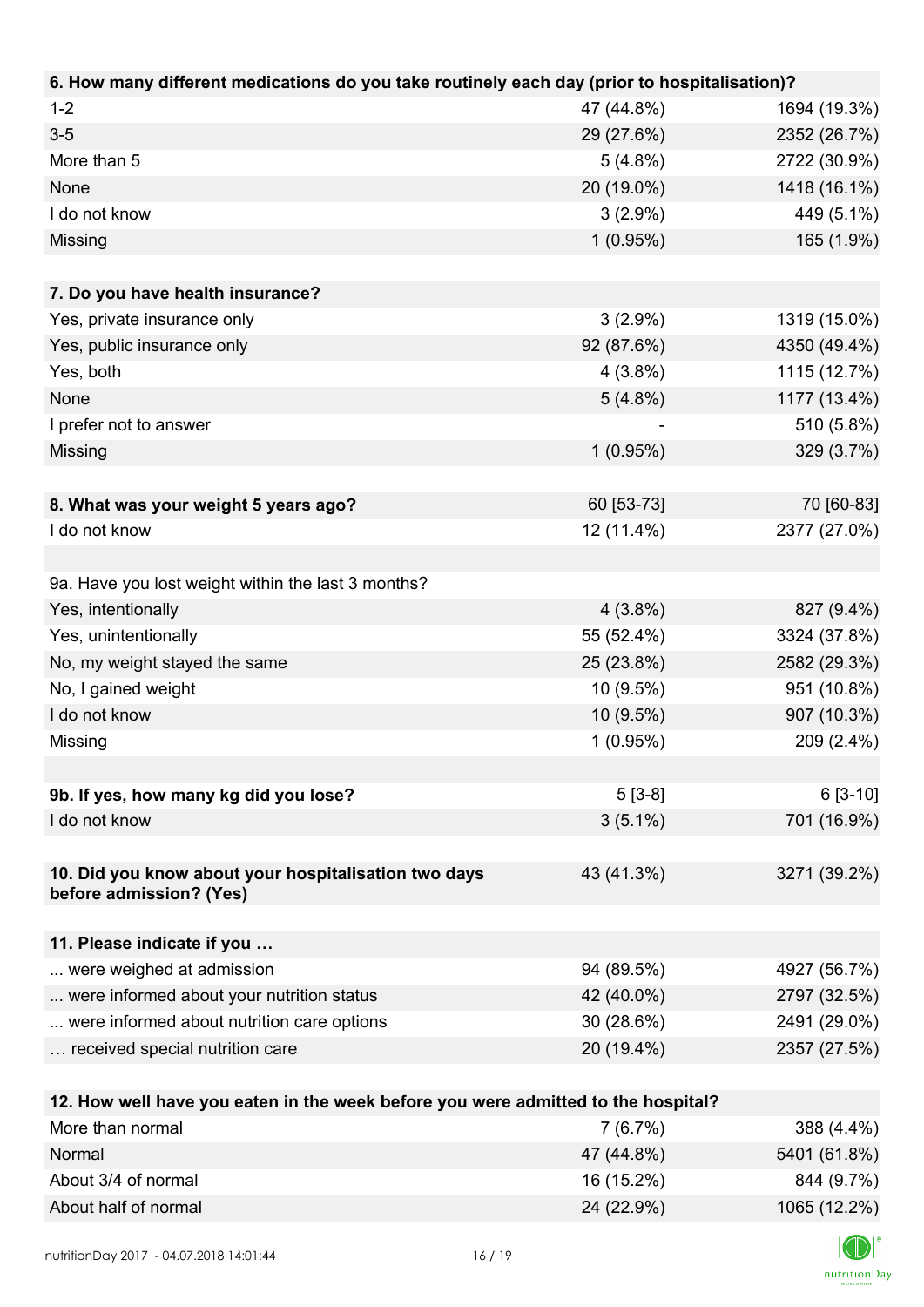| About a quarter to nearly nothing                                              | 11 (10.5%)  | 791 (9.0%)                                                               |
|--------------------------------------------------------------------------------|-------------|--------------------------------------------------------------------------|
| I do not know                                                                  |             | 88 (1.0%)                                                                |
| Missing                                                                        |             | 167 (1.9%)                                                               |
|                                                                                |             |                                                                          |
| 13. In general, how satisfied are you with the food at the hospital?           |             |                                                                          |
| Very satisfied                                                                 | 10 (9.5%)   | 2368 (27.1%)                                                             |
| Somewhat satisfied                                                             | 20 (19.0%)  | 2629 (30.1%)                                                             |
| <b>Neutral</b>                                                                 | 51 (48.6%)  | 1752 (20.0%)                                                             |
| <b>Dissatisfied</b>                                                            | 8(7.6%)     | 691 (7.9%)                                                               |
| Very dissatisfied                                                              | $4(3.8\%)$  | 261 (3.0%)                                                               |
| I do not know                                                                  | 12 (11.4%)  | 726 (8.3%)                                                               |
| Missing                                                                        |             | 317 (3.6%)                                                               |
|                                                                                |             |                                                                          |
| 14. Did you get any help with eating TODAY?                                    |             |                                                                          |
| Yes, from family or friends                                                    | 13 (12.4%)  | 978 (11.2%)                                                              |
| Yes, from hospital staff                                                       | 11 (10.5%)  | 581 (6.6%)                                                               |
| <b>No</b>                                                                      | 79 (75.2%)  | 6652 (76.1%)                                                             |
| I do not know                                                                  |             | $113(1.3\%)$                                                             |
| Missing                                                                        | $2(1.9\%)$  | 420 (4.8%)                                                               |
|                                                                                |             |                                                                          |
| 15. Were you able to eat without interruption TODAY?                           | 65 (63.1%)  | 6110 (74.6%)                                                             |
| (Yes)                                                                          |             |                                                                          |
|                                                                                |             |                                                                          |
|                                                                                |             |                                                                          |
| 16a. Please indicate how much hospital food you ate for lunch or dinner TODAY: |             |                                                                          |
| About all                                                                      | 27 (25.7%)  | 4213 (48.2%)                                                             |
| 1/2                                                                            | 34 (32.4%)  |                                                                          |
| 1/4                                                                            | 20 (19.0%)  | 1064 (12.2%)                                                             |
| Nothing                                                                        | 22 (21.0%)  | 1004 (11.5%)                                                             |
| Missing                                                                        | $2(1.9\%)$  | 388 (4.4%)                                                               |
|                                                                                |             |                                                                          |
| 16b. The portion size of the meal I ordered TODAY was                          |             |                                                                          |
| Standard                                                                       | 79 (75.2%)  |                                                                          |
| Smaller                                                                        | $2(1.9\%)$  | 811 (9.3%)                                                               |
| Larger                                                                         | $3(2.9\%)$  | 344 (3.9%)                                                               |
| I do not know                                                                  | 14 (13.3%)  | 884 (10.1%)                                                              |
| Missing                                                                        | 7(6.7%)     | 1094 (12.5%)                                                             |
|                                                                                |             |                                                                          |
| 17. If you did not eat everything of your meal, please tell us why:            |             |                                                                          |
| I did not like the type of food offered                                        | 13 (17.1%)  |                                                                          |
| I did not like the smell/taste of the food                                     | 21 (27.6%)  | 474 (11.4%)                                                              |
| The food did not fit my cultural/religious preferences                         |             | 54 (1.3%)                                                                |
| The food was too hot                                                           |             | 15 (0.36%)                                                               |
| The food was too cold                                                          | $9(11.8\%)$ | 95 (2.3%)                                                                |
| Due to food allergy/intolerance                                                |             |                                                                          |
| I was not hungry at that time                                                  | 12 (15.8%)  | 2075 (23.7%)<br>5611 (64.2%)<br>608 (14.7%)<br>27 (0.65%)<br>709 (17.1%) |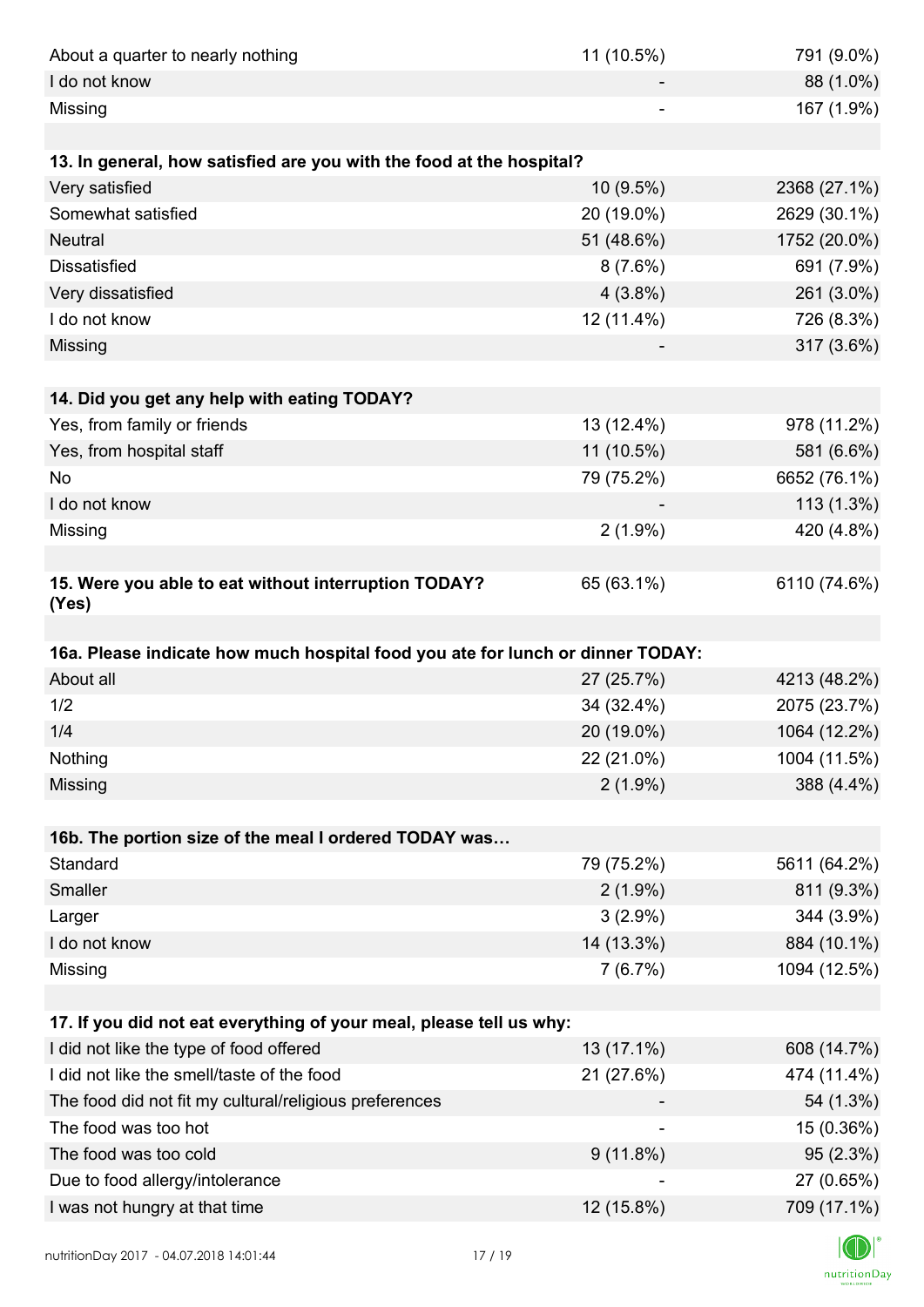| I do not have my usual appetite                                                      | 24 (31.6%)  | 1167 (28.2%) |
|--------------------------------------------------------------------------------------|-------------|--------------|
| I have problems chewing/swallowing                                                   | $7(9.2\%)$  | 239 (5.8%)   |
| I normally eat less than what was served                                             | $8(10.5\%)$ | 457 (11.0%)  |
| I had nausea/vomiting                                                                | $8(10.5\%)$ | 345 (8.3%)   |
| I was too tired                                                                      | $8(10.5\%)$ | 227 (5.5%)   |
| I cannot eat without help                                                            |             | 73 (1.8%)    |
| I was not allowed to eat                                                             | 14 (18.4%)  | 460 (11.1%)  |
| I had an exam, surgery, or test and missed my meal                                   | 2(2.6%)     | 243 (5.9%)   |
| I did not get requested food                                                         |             | 54 (1.3%)    |
| No answer given                                                                      | $1(1.3\%)$  | 510 (12.3%)  |
|                                                                                      |             |              |
| 18. Enter the number of glasses/cups of the drinks you consumed in the last 24 hours |             |              |
| Water                                                                                | $4[3-7]$    | $3[2-5]$     |
| Tea                                                                                  | $1[1-1]$    | $1[0-2]$     |
| Coffee                                                                               | $1[1-1]$    | $1[0-2]$     |
| <b>Milk</b>                                                                          | $1[1-3]$    | $1[0-1]$     |
| Fruit juice                                                                          | $1[1-1]$    | $1[0-2]$     |
| Soft drinks                                                                          |             | $0 [0-1]$    |
| Nutrition drink                                                                      | $3[2-4]$    | $0 [0-1]$    |
| Other                                                                                | $1[1-3]$    | $0 [0-1]$    |
|                                                                                      |             |              |
| 19a. Did you eat any food apart from hospital food<br><b>TODAY?</b>                  | 49 (48.5%)  | 2179 (27.2%) |
| 19b. If yes, what did you eat?                                                       |             |              |
| Sweet snacks                                                                         | $8(16.3\%)$ | 548 (25.1%)  |
| Salty snacks                                                                         | $2(4.1\%)$  | 290 (13.3%)  |
| Homemade food                                                                        | $8(16.3\%)$ | 320 (14.7%)  |
| Fruits                                                                               | 21 (42.9%)  | 774 (35.5%)  |
| Dairy products                                                                       | $9(18.4\%)$ | 221 (10.1%)  |
| Food delivered/restaurant                                                            | 11 (22.4%)  | 85 (3.9%)    |
| Sandwich                                                                             | $5(10.2\%)$ | 145 (6.7%)   |
| Other                                                                                | 10 (20.4%)  | 429 (19.7%)  |
|                                                                                      |             |              |
| 20. How has your food intake changed since your hospital admission?                  |             |              |
| Increased                                                                            | 18 (17.1%)  | 1201 (13.7%) |
| Decreased                                                                            | 37 (35.2%)  | 2809 (32.1%) |
| Stayed the same                                                                      | 42 (40.0%)  | 3616 (41.4%) |
| I do not know                                                                        | $5(4.8\%)$  | 601 (6.9%)   |
| Missing                                                                              | $3(2.9\%)$  | 517 (5.9%)   |
|                                                                                      |             |              |
| 21. TODAY I feel                                                                     |             |              |
| Stronger than at admission                                                           | 56 (53.3%)  | 3792 (43.4%) |
| Weaker than at admission                                                             | 13 (12.4%)  | 1514 (17.3%) |
| Same as at admission                                                                 | 33 (31.4%)  | 2454 (28.1%) |
|                                                                                      |             |              |